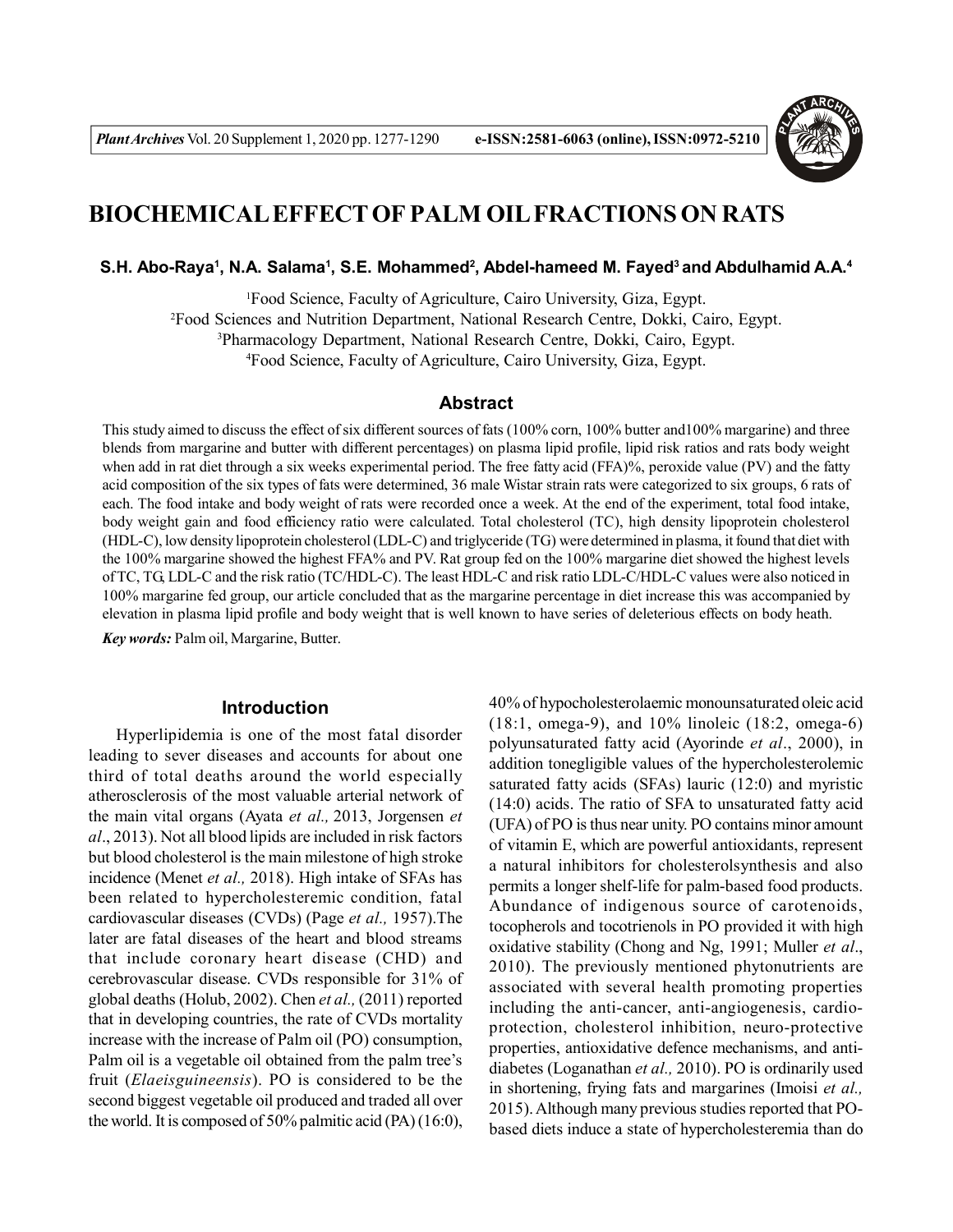other vegetable oils like corn, soybean, and sunflower oils, PO consumption causes reduction in endogenous cholesterol level. Researchers render this phenomenon to its tocotrienols content and its peculiar FAs isomeric position.

The stereospecific distribution of SFA in the triacylglycerol (TAG) molecule of PO, decrease their metabolic effects and absorption rate. International guidelines, stated that SFAs intake should not exceed10% of total energy, within a balanced diet; to avoid harmful effects that may occur on human health (mainly CVDs or cancer risk) (Marangoni *et al*., 2017).

The processed food industry is highly dependent on palm production that makes the PO industry critical. United States Food and Drug Administration's ban on *trans-fatty acids* (TFAs) because of their potential adverse health impacts. Elevated consumption of PO as a potential replacement for TFA in ultra-processed foods could be anticipated. As trans*-fats* are considered unhealthy fractions, this directed all worldwide for PO as the healthy natural subrogation (Kadandale *et al*., 2019).

TFAs are certain class of dietary fatty acids that are produced by biohydrogenation process to fat of ruminant animals or by commercial hydrogenation of vegetable oils (Emken, 1984). Relative to UFAs, TFAs/ hydrogenated fats consumption results in increase the risk ratio that represented by (higher LDL-C in relative to lower HDL-C). (Lichtenstein *et al*., 1999).

Hu *et al.,* (2001) stated that the replacement of SFA and TFA with mono and polyunsaturated fats is beneficial and highly effective in preventing CHD than reducing the net fat consumption. TFA from fried foods elevated TG and the (LDL/HDL) cholesterol ratio more than did margarine/hydrogenated vegetable oil products (Sartika, 2011).

The relation of income and food source directed many scientist to discover margarine in 1869 to be cheap source substituted butter but it is not expensive as butter (Chrysam, 1996). Margarine is a water-in-oil emulsion. The aqueous phase composed of water, salt and some preservatives while the fatty phase, is a blend of oils and fats, emulsifiers and antioxidants. The solid fat content of margarine is a result of hydrogenation process to liquid oils. Hydrogenation results in the formation of TFAs where some cis double bonds are rearranged to Trans bonds (Fomuso and Akoh, 2001).

The main object of our study was to evaluate the extent of PO hazardous effect when formulated as margarine using different percentages of butter/margarine blends. This was followed by evaluation of plasma lipid profile and nutritional parameters in rats.

## **Materials and Methods**

## **Animals:**

36 Male Wister albino rats weighing 50-70g. The rats were kept in stainless steel cages under standard conditions. Food and water were given *ad-libtium*. The animal experiment was carried out adopting the Ethics Committee of Cairo University, Giza, Egypt, on ethical approval Number: CU II F 30 19.

## **Diet:**

The basal diet was formulated according to AOAC (2005). The composition of mineral and vitamin mixtures were also according to AOAC (2005).

## **Diet Preparation:**

Refined, bleached and deodorized corn oil, Commercial Unsalted Creamery Butter product of New Zealand, it consists of (82.9% milk fat, 15.7% moisture, 1.4% solids Non-fat) and commercial margarine that is composed of (50% hydrogenated PO, 50% PO) was obtained from IFFCO Egypt Company for Edible Oils and Fats: Bldg. 28, Road 261, New Maadi, and Cairo, Egypt.

## **Chemical reagents:**

Total cholesterol (TC), High density lipoprotein cholesterol (HDL-C), low density lipoprotein cholesterol (LDL-C) and triglyceride (TG) were obtained from (BIODIAGNOSTICS®): 29 Tahreer St., Dokki, and Giza, Egypt.

## **Methods**

## **Free Fatty acid and Peroxide Value:**

Free Fatty acid and Peroxide value of oil and fat are the determined according to AOCS official methods (2009).

## **Fatty acid composition:**

The fatty acid composition was determined by the conversion of oil to fatty acid methyl esters prepared by adding 1.0mL of n-hexane to 15 mg of oil followed by 1.0mL of sodium Wister albinomethoxide (0.4 mol), according to the modified method of (Zahran and Tawfeuk, 2019).

## **Experimental design:**

36 male Wister albino rats were categorized to six groups, 6 rats each. Rats were fed on same basal diets varying only in its type of fat and classified as follows: Group I: Normal control received basal diet plus fat (100%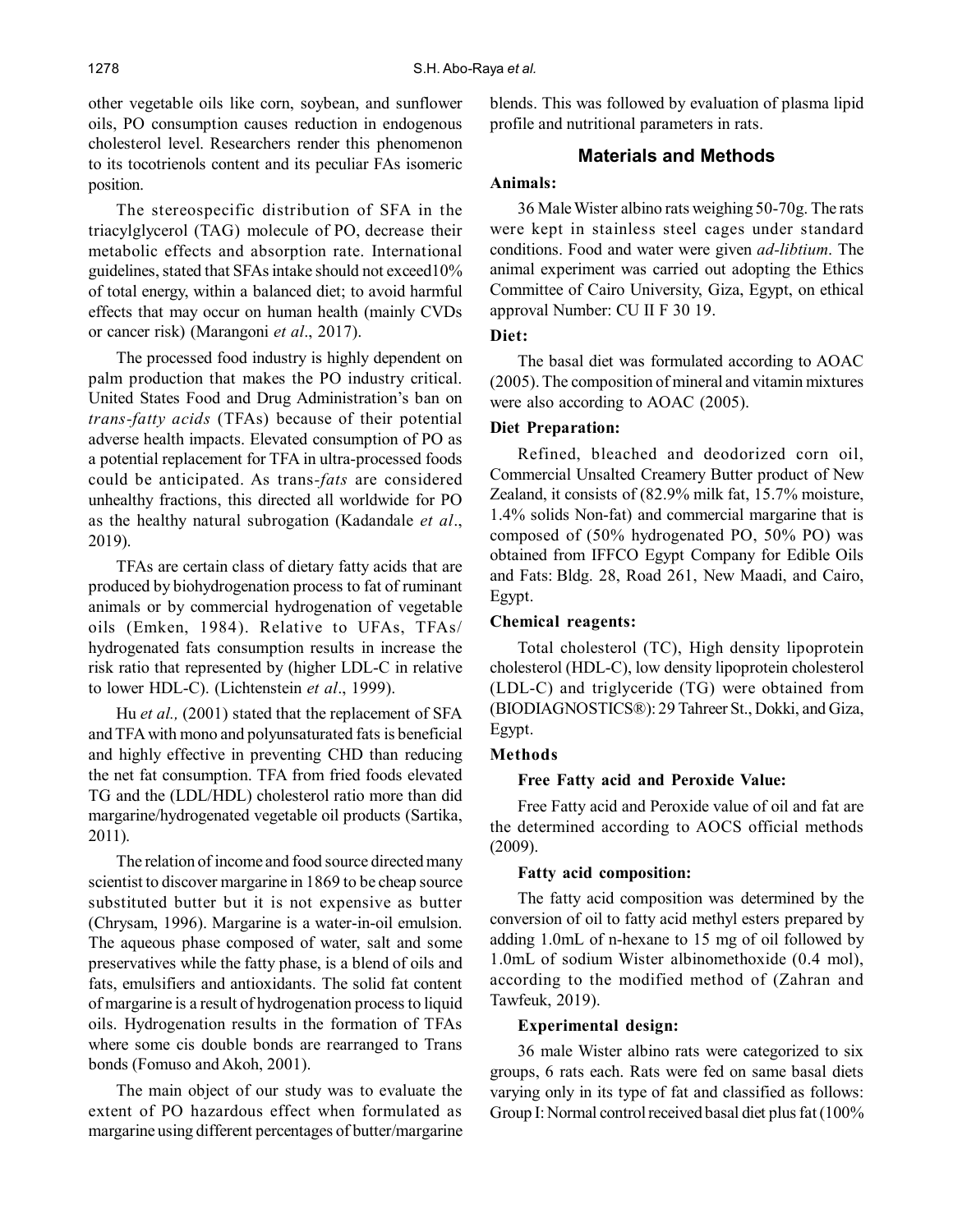corn oil) as 10% of total basal diet and served as (basal control diet).Group II: received basal diet plus fat (100% butter) as 10% of total basal diet. The other four groups received the basal diet plus different fat blends classified as follows: Group III: received basal diet plus fat (75% butter+25% margarine) (mixtureI) as 10% of total basal diet. Group: IV: received basal diet plus fat (50% butter+50% margarine) (mixtureII) as 10% of total basal diet, V: received basal diet plus fat (25% butter+75% margarine) (mixtureIII) as 10% of total basal diet and finally, Group VI: received basal diet plus fat (100% margarine) as 10% of total basal diet. The FA composition of dietary fat is shown in Table. 2. The experimental period lasted for six weeks.

#### **Blood collection and biochemical assay:**

The food intake and body weight of rats were recorded once a week. At the end of the experiment, total food intake, body weight gain and food efficiency ratio were calculated. Every 2 weeks from the experimental period (6 weeks) blood samples were collected from the medial canthus. At the end of the experiment, rats were anesthetized and blood samples were towed away again from the medial canthus after an overnight feed deprivation (16h). Blood samples were collected in plain tubes, followed by centrifugation at 3000 rpm for 15 min for separation of plasma and determination of lipid profile namely, TC according to Richmond (1973) and Allain *et al.,* (1974), HDL-C according to Burstein *et al.,* (1970), LDL-Caccording to Wieland and Seidel (1983) and TG according to Fassati and Prencipe (1982).

#### **Statistical Analysis:**

The results of the experiments were expressed as mean  $\pm$  SE and were statistically analyzed using oneway analysis of variance (ANOVA) followed by Duncan's multiple comparisons test using software program Assistat 7.7 beta (version 5.00). Difference was considered significant when  $\leq 0.05$  (Silva and Azevedo, 2009).

## **Results and Discussion**

#### **Chemical properties and composition**

#### **FFAs and PV of Different Fat Types:**

The FFAs percent of all six fat samples namely corn oil, butter, margarine and the three fat blends of butter/ margarine were ranged between 0.12 and 0.25% (Table 1). The result showed that the corn oil possess the lowest FFAs content whereas the margarine possess the highest. It is clearly shown that there is a direct relation between FFAs content and the margarine % in fat blends that is to say, as the margarine % increase, the FFAs % also increase and vice versa. FFAs were reported to catalyze the oxidative dissolution of oils by enzymatic and or chemical hydrolysis to form off volatile components (Anio³owska *et al*., 2016). Moreover, FFA value is an indication of lipase efficacy (Elabd *et al.,* 2017). Dunford (2012) reported that high-quality PO possess high % of the neutral (TAGs, or TGs) and decreased FFAs % and this results coincide with the current study. The inevitable sequels of elevated levels of FFAs are the greater risks of cardiovascular events (Jakobsen *et al.*, 2009).

Table 1 also presents the PV of the previously mentioned fat samples. The PV was ranged between 0.19 mEq./kg and1.60 mEq./kg for butter and corn oil respectively. The PV is considered a strong indicator of peroxidation, and thus high PV of the oil is a sign of low oil resistance to wards oxidation process during storage, and a detector to deterioration level (Zahran and Tawfeuk, 2019).This wide variation in PV may render to the high UFAs percent content for corn oil compared to butter. Similarly margarine showed high PV 1.19 mEq./kg and thus may share corn oil in its low storage stability.

#### **Fatty acid composition:**

Table 2 showed FA composition of the fat samples under test. Corn oil possesses the highest UFA (67.55%) while butter showed the least (26.82). This is obviously shown in linoleic acid which represents the most abundant UFA in corn oil (35.61%), while butter has the least linoleic acid percentage (1.48%). Corn oil also has high percent of oleic acid (31.94%). Dermaux *et al.,* (1999) reported that the most important FAs naturally occurring in the TGs of vegetable oils and margarine are PA, stearic acid (18:0), oleic acid, linoleic acid and linolenic acid (18:3) and such results coincides with our results seen in Table 2.

Six important fatty acids were shown in margarine sample and its blends, which are C14:0, C16:0 and C18:0 as SFAs, and C18:1, C18:2, and C18:3 as UFAs. PA was present in margarine as the highest SFA percent (45.32%), however, the short chain FAs C4:0 to C14:1 were absent in both corn oil and margarine, except myristic acid (C14:0) was reported in margarine in minor amount (1.03%). In addition, the highest SFA level (73.19%) was recorded in butter. On the contrary from corn oil and margarine, blends of butter and margarine with margarine percentage 25 and 50% exhibit very low short chain FA existence ranged from butyric acid (C4:0) to lauric acid (C12:0).

From the data shown in Table 2, The ratio of SFA to USFA was 1.57 (mixtureIII) by mixing butter with margarine at a ratio of 25:75, respectively, while these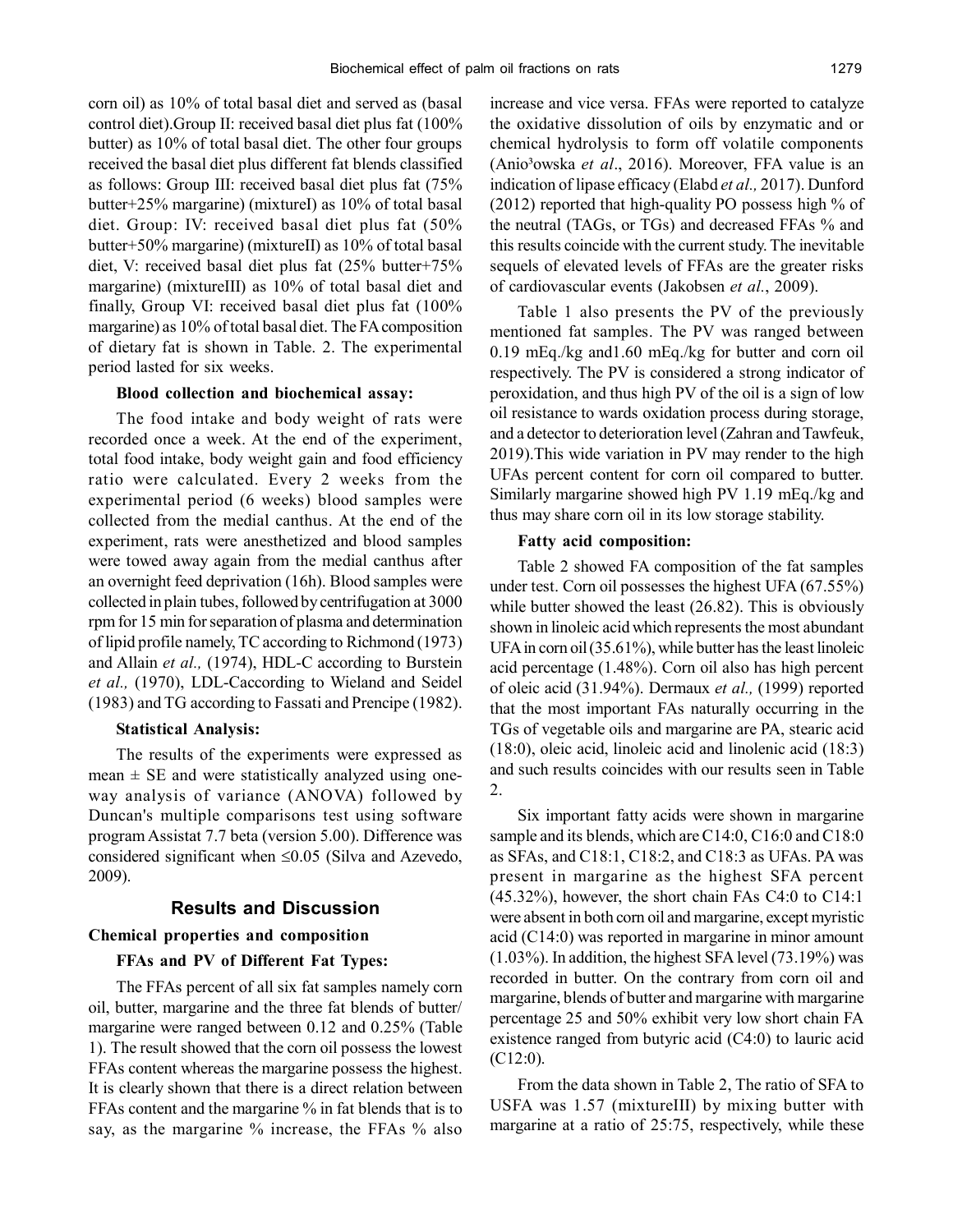values increased by increasing the percentage of butter to be 1.73(mixtureII) in case of butter mixed with margarine at a ratio of 50:50, and to be 2.31(mixtureI) on mixing butter with margarine at a ratio of 75:25, respectively. It's obvious that the fatty acid profile change by changing the margarine percentage in three blends under investigation.

The short chain fatty acids: butyric, caproic, caprylic, capric, and lauric acids decreased upon increasing the % of margarine to butter in the three butter/ margarine blends. These results are in agreement with those reported by El-Hadad and Tikhomirova (2018). Fats and oils are made up of a mixture of TGs, which consists of a glycerol backbone to which three FAs are esterified. The positions of fatty acids attached to the glycerol backbone are referred by stereospecific numbering Sn -1, -2 and -3 Fig. 1. The stereospecific position of fatty acids in TG has a great impact on the properties of oils and fats.

Renaud *et al.,* (1995) investigated that both native PO and interesterified PO has similar FA composition but different saturation levels at the Sn-1, -2 and -3 positions. *In vivo* studies confirmed that FAs at the Sn-2 position in dietary fats significantly influenced biological effects such as lipemia and platelet aggregation rather than the total FA composition of the dietary fats. The positional distribution of FAs in the TG molecule does give thus an influence of the properties of fats and oils, and should not be classified based on the overall fatty acid composition (Teh *et al*., 2018).

# **Effects of feed ingrates different fat types for 6 weeks on body weight, food intake and food efficiency ratio:**

The results shown in Table 3 represent that increasing the percent of margarine in diet is accompanied by significant elevation in body weight much more clearly seen in 100% margarine diet compared to rat fed diet

**Table 1:** Free Fatty Acid % and Peroxide Value of Different Fat Types.

|                                       | <b>Parameter</b>  |                       |
|---------------------------------------|-------------------|-----------------------|
| <b>Fat type</b>                       | <b>Free fatty</b> | <b>Peroxide Value</b> |
|                                       | acid              | (mEq./Kg oil)         |
| Corn oil                              | 0.12%             | 1.6                   |
| 100% Butter                           | 0.14%             | 0.19                  |
| 75% Butter+25% Margarine (mixture I)  | 0.16%             | 0.68                  |
| 50% Butter+50% Margarine (mixture II) | 0.18%             | 0.84                  |
| 25% Butter+75% Margarine (mixture II) | 0.20%             | 0.96                  |
| 100% Margarine                        | 0.25%             | 1.19                  |

containing 100 % butter. Such elevation in body weight may be attributed to its dietary SFA content mainly PA. Fig. 2 demonstrated that the rat body weight increase with time with non-significant difference among the experimental groups.

According to (Padley *et al*., 1994) the stereospecific position of FAs in the TG molecule determines the physical characteristic of fats, affects the absorption of fatty acids, lipid metabolism and fat distribution in tissues in addition it plays a major

**Table 2:** Fatty acid composition of corn oil, margarine, butter and butter/margarine blends

| <b>Fatty acids</b>               | Area %   |       |       |       |                                               |                  |  |  |
|----------------------------------|----------|-------|-------|-------|-----------------------------------------------|------------------|--|--|
|                                  | Corn oil |       |       |       | Butter (mixture I) (mixture II) (mixture III) | <b>Margarine</b> |  |  |
| Butyric acid (C4:0)              | ND       | 0.58  | 0.47  | 0.12  | ND                                            | ND.              |  |  |
| Caproic acid $(C6:0)$            | ND       | 1.22  | 0.99  | 0.46  | ND                                            | ND.              |  |  |
| Caprylic acid $(C8:0)$           | ND       | 1.18  | 0.89  | 0.58  | ND                                            | ND               |  |  |
| Capric acid $(C10:0)$            | ND       | 3.58  | 2.59  | 1.44  | 1.18                                          | ND.              |  |  |
| Lauric acid $\overline{(C12:0)}$ | ND       | 5.92  | 4.41  | 2.91  | 1.97                                          | ND               |  |  |
| Myristic acid (C14:0)            | ND       | 14.03 | 10.74 | 7.15  | 4.9                                           | 1.03             |  |  |
| Myristoleic acid (C14:1)         | ND       | 0.87  | 0.64  | 0.4   | ND                                            | ND               |  |  |
| Palmitic acid (C16:0)            | 24.83    | 32.37 | 35.67 | 38.54 | 40.03                                         | 45.32            |  |  |
| Stearic acid (C18:0)             | 7.62     | 12.39 | 11.51 | 11.21 | 11.16                                         | 11.01            |  |  |
| $\overline{O}$ leic acid (C18:1) | 31.94    | 20.26 | 22.43 | 25.83 | 29.69                                         | 29.52            |  |  |
| Linoleic acid (C18:2)            | 35.61    | 1.48  | 2.8   | 3.89  | 5.16                                          | 5.47             |  |  |
| Linolenic acid (C18:3n3)         | ND       | 0.81  | 1.45  | 2.77  | 4.07                                          | 7.55             |  |  |
| ã-Linolenic acid C18:3n6)        | ND       | 3.4   | 2.89  | 3.56  | ND                                            | ND               |  |  |
| Arachidic acid (C20:0)           | ND       | 1.92  | 2.51  | 0.8   | 1.83                                          | ND               |  |  |
| <b>SFA</b>                       | 32.45    | 73.19 | 69.78 | 63.21 | 61.07                                         | 57.36            |  |  |
| <b>UFA</b>                       | 67.55    | 26.82 | 30.21 | 36.45 | 38.92                                         | 42.54            |  |  |
| SFA/UFA ratio                    | 0.48     | 2.73  | 2.31  | 1.73  | 1.57                                          | 0.64             |  |  |

level. PA, the most abundant circulating SFA, The mechanism engaged by SFAs appears to be through TLR4, triggering acute and chronic inflammation in-vivo and in-vitro experimental models (Tian *et al.,* 2015; Wang *et al.,* 2017). TLR4 is an essential modulator of innate immunity, and links it with metabolic disorders like obesity. Ubhyasekera *et al.,* (2013) reported that palmitate is one of the most abundant SFA recorded in obese children.

role in serum cholesterol

Mice fed with the chemically interesterified

ND= not detected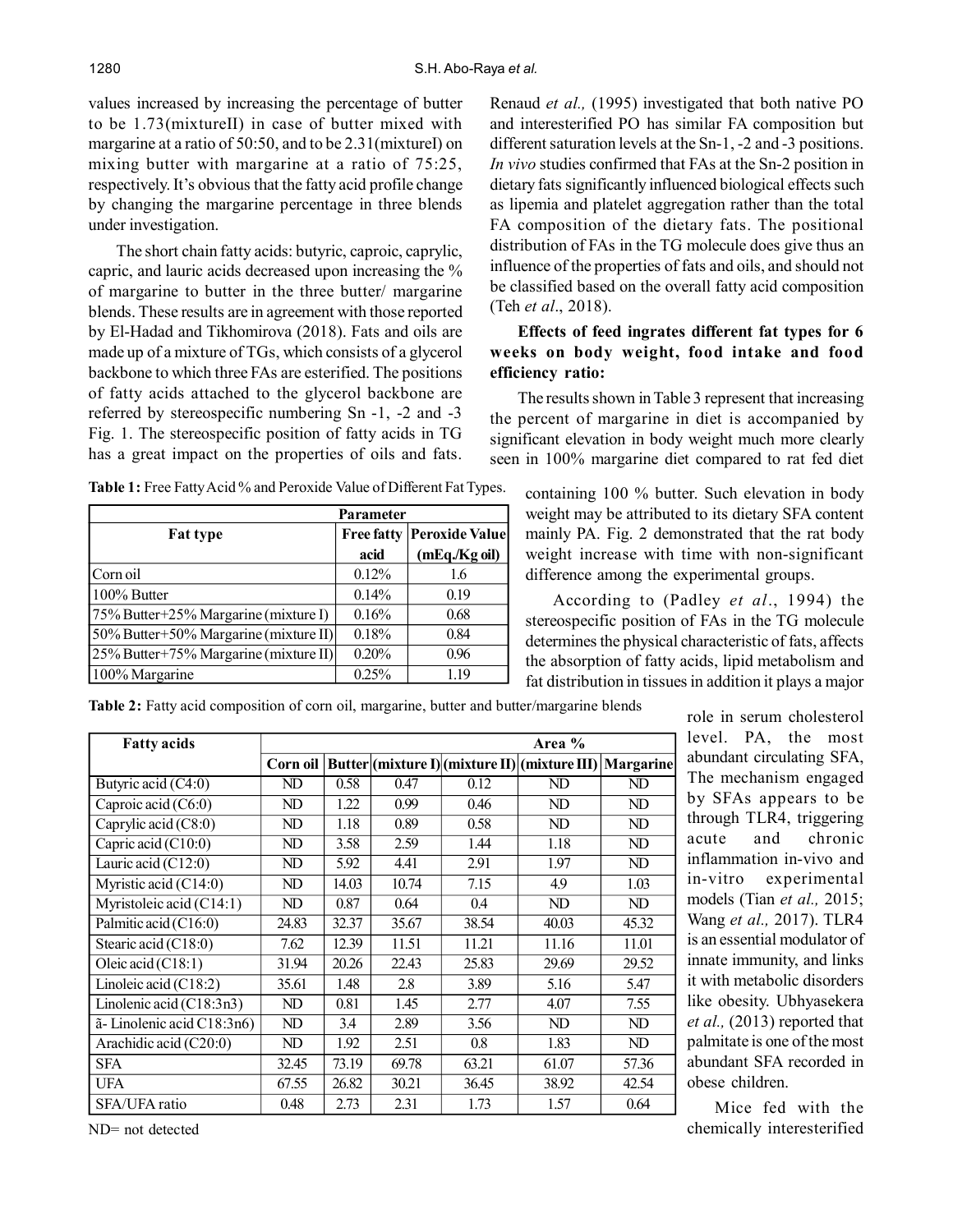| Table 3: Effects of Feeding Rats Different Fat Types for 6 Weeks on Body Weight, Total Food Intake and Food Efficiency Ratio. |                          |                                              |                           |                           |                          |                               |                                                                                                                                  |                          |                       |                          |
|-------------------------------------------------------------------------------------------------------------------------------|--------------------------|----------------------------------------------|---------------------------|---------------------------|--------------------------|-------------------------------|----------------------------------------------------------------------------------------------------------------------------------|--------------------------|-----------------------|--------------------------|
| Diets containing                                                                                                              | Initial                  | Body                                         | Body                      | Body                      | Body                     | Body                          | Final Body                                                                                                                       |                          | Total                 | Food                     |
| 10%fats                                                                                                                       | Body                     | Weight                                       | Weight                    | Weight                    | Weight                   | Weight                        | Weight                                                                                                                           | <b>BWG</b>               | Food                  | Effic-                   |
|                                                                                                                               | Weight                   | (gm)after                                    | gm)after                  | gm)after                  | gm)after                 | gm)after                      | gm)after                                                                                                                         | $\binom{2}{3}$           | Intake                | iency                    |
|                                                                                                                               | $\mathbf{g}$             | $\mathbf{W}\mathbf{e}\mathbf{e}\mathbf{k}$ ] | Week <sub>2</sub>         | Week 3                    | Week 4                   | Week 5                        | Week6                                                                                                                            |                          | $\binom{2}{3}$        | Ratio                    |
| Corn oil (basal diet)                                                                                                         | 61.83                    | 94.03                                        | 113.80                    | 133.65                    | 150.47                   | 165.23                        | 182.72                                                                                                                           | 120.88                   | 500.10                | 026                      |
|                                                                                                                               | $\pm 1.25$ <sup>Aa</sup> | $\pm 2.35$ <sup>Bd</sup>                     | ±2.60 <sup>ct</sup>       | $\pm 1.16^{pd}$           | $\pm 1.39$ <sup>Ee</sup> | $\pm 1.85^{\text{Fe}}$        | $\pm 1.08$ <sup>G</sup>                                                                                                          | $\pm 1.75^d$             | ±48.17 <sup>a</sup>   | $\pm 0.03^{\rm b}$       |
| 100% Butter                                                                                                                   | 62.83                    | 99.38                                        | 116.32                    | 135.87                    | 155.07                   | 172.52                        | 190.95                                                                                                                           | 128.12                   | 526.50                | 0.25                     |
|                                                                                                                               | $\pm 0.91$ <sup>Aa</sup> | $\pm 1.20$ <sup>Bc</sup>                     | $\pm 2.63$ <sup>Cod</sup> | $\pm 2.77$ <sup>pd</sup>  | $\pm 1.44$ <sup>Ed</sup> | $\pm 1.06^{\rm Fe}$           | $\pm 0.90$ <sup>Ge</sup>                                                                                                         | ±1.37 <sup>c</sup>       | ±20.66a               | $\pm 0.01^{\rm b}$       |
| 75% Butter+25%                                                                                                                | 64.33                    | 101.36                                       | 121.55                    | 141.58                    | 157.75                   | 175.65                        | 197.77                                                                                                                           | 133.43                   | 517.10                | 0.26                     |
| Margarine(mixture I)                                                                                                          | $\pm 0.95$ <sup>Aa</sup> | $\pm 0.46$ <sup>Bc</sup>                     | $\pm 0.78^\mathrm{C}$     | $\pm 0.61^{\rm pc}$       | $\pm 0.71^{\rm Ed}$      | $\pm 0.69^{\text{\tiny{Fe}}}$ | $\pm 0.53$ <sup>Gd</sup>                                                                                                         | $\pm 0.92$ <sup>c</sup>  | ±15.36 <sup>a</sup>   | $\pm 0.01$ <sup>b</sup>  |
| 50% Butter+50%                                                                                                                | 59.83                    | 103.14                                       | 128.55                    | 146.50                    | 161.75                   | 183.38                        | 201.60                                                                                                                           | 141.77                   | 515.90                | 0.28                     |
| Margarine (mixture II)                                                                                                        | $\pm 1.87$ <sup>Aa</sup> | $\pm 1.50$ <sup>Bbc</sup>                    | $\pm 1.38^{\rm th}$       | $\pm 1.58$ <sup>Db</sup>  | $\pm 1.22^{\text{Be}}$   | $\pm 1.14^{\text{fb}}$        | $\pm 0.90$ <sup>Gc</sup>                                                                                                         | $\pm 2.15^b$             | $±17.49$ <sup>a</sup> | $\pm 0.01$ <sup>ab</sup> |
| 25% Butter+75%                                                                                                                | 61.50                    | 106.75                                       | 134.68                    | 148.78                    | 166.90                   | 189.98                        | 206.77                                                                                                                           | 145.27                   | 500.20                | 0.29                     |
| Margarine (mixture III)                                                                                                       | $\pm 1.82$ <sup>Aa</sup> | $\pm 1.19$ <sup>Bab</sup>                    | $\pm 1.80^\text{Ca}$      | $\pm 1.74$ <sup>Dab</sup> | $+0.75$ <sup>Eb</sup>    | $\pm 1.67$ <sup>Fa</sup>      | $\pm 0.99$ <sup>ct</sup>                                                                                                         | $\pm 1.87$ <sup>ab</sup> | ±15.79°               | $\pm 0.01$ <sup>ab</sup> |
| 100% Margarine                                                                                                                | 59.83                    | 109.13                                       | 135.33                    | 151.45                    | 171.40                   | 191.65                        | 210.43                                                                                                                           | 150.60                   | 485.75                | 0.31                     |
|                                                                                                                               | $\pm 1.60^{\rm Aa}$      | $\pm 1.99$ <sup>Ba</sup>                     | $\pm 1.47^{\circ}$        | $\pm 0.52^{Da}$           | $\pm 0.52^{\text{Ea}}$   | $_{\pm 0.78^{\rm Fa}}$        | $\pm 1.38$ Ga                                                                                                                    | $\pm$ 2.91ª              | $\pm 23.72^{\circ}$   | $\pm 0.01$ <sup>a</sup>  |
| Data were expressed as mean $\pm$ SE (n=6)                                                                                    |                          |                                              |                           |                           |                          |                               | $\Delta B$ , $C$ , $D$ , $E$ , $C$ In each row different superscript letters mean significant differences at 0.05 probabilities. |                          |                       |                          |

palm olein (IPOo) diet gained much more fat per food consumed when compared with the POo group, despite their identical total FAs compositions. The authors attributed this fat deposition to the higher content of long chain SFA at the Sn 1, 3 positions of TAG in POo (Gouk *et al*., 2013). Many scientific studies explain that the biological effects of SFAs may depend on the length of their chain. As mentioned previously that the number of carbons in the FAs chain, the degree of saturation and the stereospecific positioning of FAs in TAG molecule highly affects FA absorption, and hence affecting their metabolism and their role in CVD (Karupaiah and Sundram, 2007). TAGs contained in PO are mainly constituted of oleic acid, located at the Sn-2 position predominantly, while PA is mainly located at the Sn-1 and Sn-3 positions. Long chain SFAs impairs intestinal absorption rates if occupying the Sn-1/Sn-3 position of glycerol backbone.

Table 3 in addition represents that food efficiency ratio of both 100% butter and 25% margarine in diet showed non-significant difference compared to corn whereas 50, 75 and 100% margarine in diet showed significant difference much more pronounced in the 100% margarine. Several results reported that chronic consumption of high fat diets (HFDs), rich in SFAs such as the PA, increases body weight and triggers several metabolic diseases, such as insulin resistance and type II diabetes mellitus (T2DM) (Hernández-Cáceres *et al*., 2019). Exposure to PA reduces insulin sensitivity in hypothalamic neuronal cells (Rodriguez-Navas *et al*., 2016). FAs play important roles in feeding behavior by triggering the neurons of the hypothalamus that responsible for lipid and glucose metabolism leading to development of obesity and T2DM (Moulle *et al*., 2014). PO-enriched diet also elicit higher amounts of inflammatory markers in plasma (IL-6) and in white adipose tissue (WAT) IL-1 $\beta$  and TLR4 (Laugerette *et al.,* 2012). WAT produces adipokines that are responsible of chronic inflammation processes and are associated with obesity-related metabolic diseases (Exley *et al*., 2014). There is growing evidence linking obesity to changes in gut microbiota (Musso *et al.,* 2011). PO-rich diet determines weight-gain and hepatic lipid accumulation in C57BL/6J mice (De Wit *et al.,* 2012); these observations support the hypothesis that an excessive consumption of PO in the diet triggers changes in gut microbiota components and causes lipid accumulation. Fernandez *et al.,* (1992) demonstrated that there's no significant effects on body weight gain of guinea pigs that were fed PO as a fat source. (Cheng *et al.,* 2015) reported that high-doses of PA induce pro-

a, b, c, d, e, In each column the same superscript letter means non-significant difference while different superscript letters mean significant differences at 0.05 probability.

a, b, e, d, e, In each column the same superscript letter means non-significant difference while different superscript letters mean significant differences at 0.05 probability,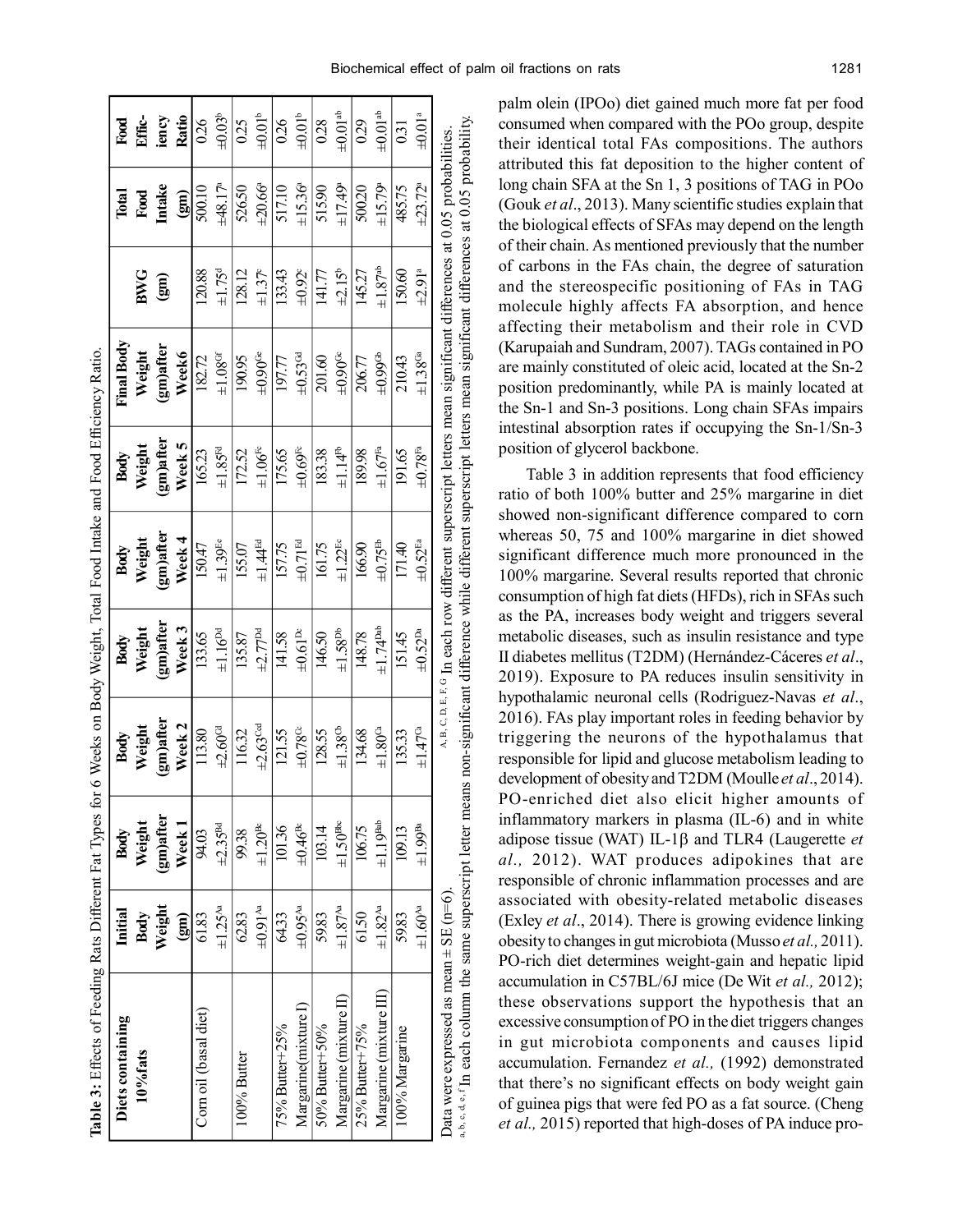inflammatory responses and leptin resistance, similarly to obesogenic-diets. Several studies carried out on animal models indicated that, during lactation, the consumption of normo-lipidemic diets, rich in SFAs derived from PO and/or in partially hydrogenated fats (PHF) induces fat retention in the young offspring (Silva *et al.,* 2006). The role of PO consumption in T2DM is controversial, also other findings mentioned that PO-enriched diet impairs glucose tolerance may be due to the reduction in insulinsensitivity (Kochikuzhyil *et al.,* 2010) this also in conjugation with increase of serum TAGs which associated with insulin-resistance (Storlien *et al*., 2000). PA was found to markedly impair phosphorylation process and thus, activation of insulin receptor, insulin receptor substrate-1, and Act in several cell types, contributing to the onset of insulin-resistance (Mordier and Iynedjian, 2007).

Table 3 also indicated that there were no significant differences among the rat groups in total food intake.

| Diets containing        |                          |                               | $TC$ (mg/dl)              |                            |                          | TG(mg/dl)                     |                            |                           |
|-------------------------|--------------------------|-------------------------------|---------------------------|----------------------------|--------------------------|-------------------------------|----------------------------|---------------------------|
| $10\%$ fats             |                          | <b>Feeding period (weeks)</b> |                           |                            |                          | <b>Feeding period (weeks)</b> |                            |                           |
|                         | Zero                     | 2                             | 4                         | 6                          | Zero                     |                               | 4                          | 6                         |
| Corn oil (basal diet)   | 119.21                   | 126.86                        | 127.17                    | 131.14                     | 106.54                   | 109.20                        | 115.50                     | 126.34                    |
|                         | $\pm 3.71^{Ba}$          | $\pm 0.95$ <sup>Ad</sup>      | $\pm 0.97$ <sup>Ac</sup>  | $\pm 0.59$ <sup>Ad</sup>   | $\pm 6.14^{Ba}$          | $\pm 2.82$ <sup>Ba</sup>      | $\pm 3.47$ <sup>ABc</sup>  | $\pm$ 7.43 <sup>Ab</sup>  |
| 100% Butter             | 117.29                   | 129.37                        | 140.76                    | 146.82                     | 104.54                   | 116.41                        | 120.44                     | 133.52                    |
|                         | $\pm 1.38^{Da}$          | $\pm 0.80$ <sup>Ccd</sup>     | $\pm 0.64$ <sup>Bb</sup>  | $\pm 0.74$ <sup>Acd</sup>  | $\pm 8.79$ <sup>Ba</sup> | $\pm 0.63$ <sup>Aba</sup>     | $\pm 0.79$ <sup>ABbc</sup> | $\pm 8.91$ <sup>Aab</sup> |
| $75\%$ Butter+25%       | 119.13                   | 131.14                        | 140.98                    | 150.49                     | 105.34                   | 118.01                        | 127.38                     | 134.19                    |
| Margarine (mixture I)   | $\pm 1.58^{Da}$          | $\pm 0.59$ <sup>Ccd</sup>     | $\pm 2.50$ <sup>Bb</sup>  | $\pm 4.72$ <sup>Acd</sup>  | $\pm$ 1.32 <sup>Da</sup> | $\pm 1.28$ <sup>Ca</sup>      | $\pm$ 1.22 <sup>Bab</sup>  | $\pm$ 1.51 <sup>Aab</sup> |
| 50\% Butter+50\%        | 117.83                   | 133.54                        | 143.20                    | 160.43                     | 107.34                   | 122.26                        | 133.24                     | 138.70                    |
| Margarine (mixture II)  | $\pm 4.01$ <sup>Ca</sup> | $\pm 0.92$ <sup>BCc</sup>     | $\pm 2.80$ <sup>ABb</sup> | $\pm$ 11.72 <sup>Abc</sup> | $\pm 1.08$ <sup>Da</sup> | $\pm 1.65^{\text{Ca}}$        | $\pm 0.82$ <sup>Ba</sup>   | $\pm 2.62$ <sup>Aab</sup> |
| $25\%$ Butter+75 $\%$   | 121.73                   | 140.41                        | 157.08                    | 173.46                     | 109.20                   | 124.94                        | 130.06                     | 146.70                    |
| Margarine (mixture III) | $\pm 3.40^{Da}$          | $\pm 2.21$ <sup>Cb</sup>      | $\pm 1.85$ <sup>Ba</sup>  | $\pm 4.53$ <sup>Aab</sup>  | $\pm 2.82$ <sup>Ca</sup> | $\pm 10.80$ <sup>Bca</sup>    | $\pm 1.30$ <sup>ABab</sup> | $\pm 4.15$ <sup>Aa</sup>  |
| 100% Margarine          | 118.53                   | 148.22                        | 158.37                    | 189.21                     | 108.82                   | 128.08                        | 135.37                     | 149.22                    |
|                         | $\pm$ 1.31 <sup>Ca</sup> | $\pm 2.09$ <sup>Ba</sup>      | $\pm 0.68$ <sup>Ba</sup>  | $\pm 11.10^{Aa}$           | $\pm 1.35^{Ba}$          | $\pm 10.70$ <sup>ABa</sup>    | $\pm 8.54$ <sup>Aa</sup>   | $\pm 1.18$ <sup>Aa</sup>  |

**Table 4:** Plasma Total Cholesterol and Triglyceride Levels (mg/dl) in Rats Fed Different fat types for 6 weeks.

Data were expressed as mean  $\pm$  SE (n=6).

 $a, b, c, d$  In each column the same superscript letter means non-significant difference while different superscript letters mean significant differences at 0.05 probability.

 $A, B, C, D$  In each row different superscript letters mean significant differences at 0.05 probabilities.

**Table 5:** Plasma HDL-cholesterol and LDL-cholesterol levels (mg/dl) in Rats Fed Different fat types for 6 weeks.

| Diets containing          |                          | HDL-cholesterol(mg/dl)        |                            |                           | LDL-cholesterol (mg/dl)       |                           |                           |                          |  |
|---------------------------|--------------------------|-------------------------------|----------------------------|---------------------------|-------------------------------|---------------------------|---------------------------|--------------------------|--|
| $10\%$ fats               |                          | <b>Feeding period (weeks)</b> |                            |                           | <b>Feeding period (weeks)</b> |                           |                           |                          |  |
|                           | Zero                     | 2                             | 4                          | 6                         | Zero                          |                           |                           | 6                        |  |
| Corn oil (basal diet)     | 33.31                    | 34.26                         | 38.80                      | 43.77                     | 60.20                         | 64.73                     | 70.97                     | 75.84                    |  |
|                           | $\pm 1.09$ <sup>Ca</sup> | $\pm 0.71$ <sup>Ca</sup>      | $\pm 0.26$ <sup>Ba</sup>   | $\pm 1.73$ <sup>Aa</sup>  | $\pm 2.68$ <sup>Ba</sup>      | $\pm 4.40$ <sup>ABc</sup> | $\pm 4.78$ <sup>ABc</sup> | $\pm 1.14$ <sup>Ac</sup> |  |
| 100% butter               | 35.34                    | 33.63                         | 32.60                      | 31.33                     | 67.51                         | 71.18                     | 73.02                     | 90.57                    |  |
|                           | $\pm$ 1.19 <sup>Aa</sup> | $\pm 1.17$ <sup>ABab</sup>    | $\pm 0.70$ <sup>ABb</sup>  | $\pm 1.46$ <sup>Bb</sup>  | $\pm 4.25$ <sup>Ba</sup>      | $\pm 4.46^{\text{Bbc}}$   | $\pm 6.47^{\rm Bc}$       | $\pm$ 1.93 <sup>Ab</sup> |  |
| $75\%$ Butter + $25\%$    | 34.05                    | 31.13                         | 30.39                      | 29.39                     | 66.42                         | 73.42                     | 83.21                     | 96.23                    |  |
| Margarine (mixture $I$ )) | $\pm 1.16$ <sup>Aa</sup> | $\pm 0.88$ <sup>ABab</sup>    | $\pm 1.01^{\rm A Bbc}$     | $\pm 1.54^{\rm Bbc}$      | $\pm 1.08$ <sup>Ca</sup>      | $\pm 2.20^{\text{BCbc}}$  | $\pm 5.18$ <sup>Bbc</sup> | $\pm$ 5.97 <sup>Ab</sup> |  |
| 50\% Butter + 50\%        | 33.63                    | 30.19                         | 29.59                      | 27.90                     | 62.11                         | 76.21                     | 89.09                     | 109.61                   |  |
| Margarine (mixture II)    | $\pm 1.26$ <sup>Aa</sup> | $\pm 0.70$ <sup>ABbc</sup>    | $\pm 1.49$ <sup>ABbc</sup> | $\pm 2.37$ <sup>Bbc</sup> | $\pm 2.34$ <sup>Da</sup>      | $\pm 3.16^{\text{Cab}}$   | $\pm 4.85^{\text{Bab}}$   | $\pm 3.62$ <sup>Aa</sup> |  |
| $25\%$ Butter+75 $\%$     | 32.91                    | 29.39                         | 27.50                      | 26.40                     | 64.91                         | 80.41                     | 90.68                     | 115.50                   |  |
| Margarine (mixture III)   | $\pm 0.36$ <sup>Aa</sup> | $\pm 1.51^{\rm Bc}$           | $\pm 1.28$ <sup>Bc</sup>   | $\pm 1.16^{\rm Bbc}$      | $\pm 4.52$ <sup>Ca</sup>      | $\pm 0.90$ <sup>Bab</sup> | $\pm 0.98$ <sup>Bab</sup> | $\pm$ 5.29 <sup>Aa</sup> |  |
| 100% Margarine            | 35.22                    | 29.99                         | 27.90                      | 25.16                     | 60.75                         | 85.21                     | 99.14                     | 117.90                   |  |
|                           | $\pm 0.91$ <sup>Aa</sup> | $\pm 1.78$ <sup>ABbc</sup>    | $\pm$ 1.71 <sup>BCc</sup>  | $\pm 1.42$ <sup>Cc</sup>  | $\pm 2.60$ <sup>Da</sup>      | $\pm 3.42$ <sup>Ca</sup>  | $\pm 4.65$ <sup>Ba</sup>  | $\pm 4.87$ <sup>Aa</sup> |  |

Data were expressed as mean  $\pm$  SE (n=6).

 $a, b, c$  In each column the same superscript letter means non-significant difference while different superscript letters mean significant differences at 0.05 probability.

 $A, B, C, D$  In each row different superscript letters mean significant differences at 0.05 probabilities.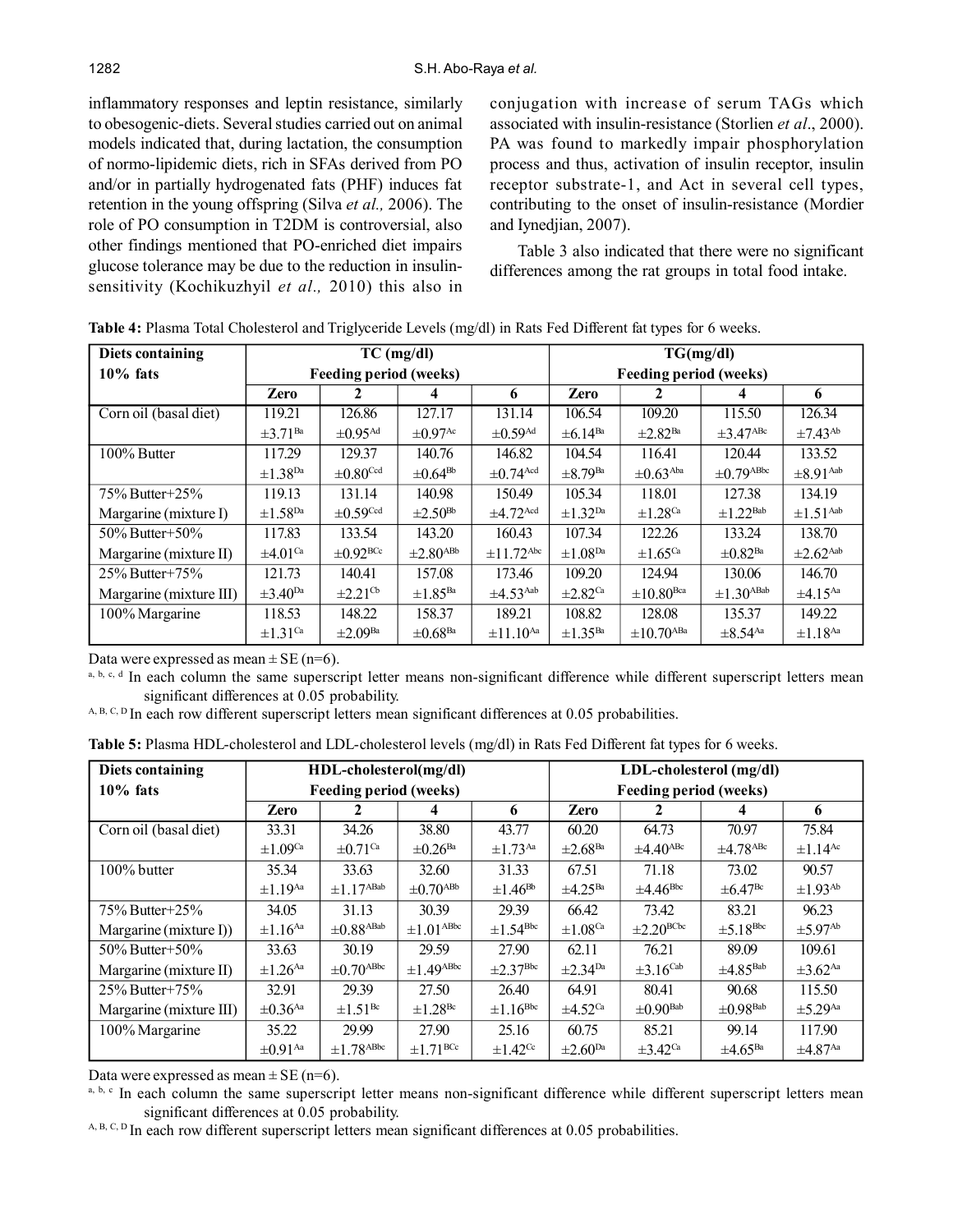| Diets containing        |                           | <b>Risk Ratio 1</b>           |                           |                           | <b>Risk Ratio 1</b>           |                           |                           |                           |  |
|-------------------------|---------------------------|-------------------------------|---------------------------|---------------------------|-------------------------------|---------------------------|---------------------------|---------------------------|--|
| $10\%$ fats             |                           | <b>Feeding period (weeks)</b> |                           |                           | <b>Feeding period (weeks)</b> |                           |                           |                           |  |
|                         | <b>Zero</b>               |                               | 4                         | 6                         | <b>Zero</b>                   |                           | 4                         | 6                         |  |
| Corn oil (basal diet)   | 3.59                      | 3.71                          | 3.28                      | 3.02                      | 1.81                          | 1.90                      | 1.83                      | 1.74                      |  |
|                         | $\pm 0.14$ <sup>Aba</sup> | $\pm 0.10$ <sup>Ac</sup>      | $\pm 0.02$ <sup>BCc</sup> | $\pm 0.12$ <sup>Cd</sup>  | $\pm 0.06$ <sup>Aa</sup>      | $\pm 0.14$ <sup>Ad</sup>  | $\pm 0.11$ <sup>Ad</sup>  | $\pm 0.08$ <sup>Ad</sup>  |  |
| 100% Butter             | 3.33                      | 3.87                          | 4.33                      | 4.73                      | 1.92                          | 2.12                      | 2.26                      | 2.92                      |  |
|                         | $\pm 0.11$ <sup>Ca</sup>  | $\pm 0.14^{\rm Bbc}$          | $\pm 0.10$ <sup>Ab</sup>  | $\pm 0.21$ <sup>Ac</sup>  | $\pm 0.13$ <sup>Ba</sup>      | $\pm 0.12$ <sup>Bcd</sup> | $\pm 0.25$ <sup>Bcd</sup> | $\pm 0.16$ <sup>Ac</sup>  |  |
| 75\% Butter + 25\%      | 3.52                      | 4.23                          | 4.66                      | 5.19                      | 1.96                          | 2.36                      | 2.75                      | 3.32                      |  |
| Margarine (mixture I))  | $\pm 0.13$ <sup>Ca</sup>  | $\pm 0.13^{\rm Bbc}$          | $\pm 0.19$ <sup>ABb</sup> | $\pm 0.38$ <sup>Ac</sup>  | $\pm 0.05$ <sup>Ca</sup>      | $\pm 0.08^{\rm BCbc}$     | $\pm 0.19^{\text{Bbc}}$   | $\pm 0.29$ <sup>Abc</sup> |  |
| 50\% Butter + 50\%      | 3.51                      | 4.43                          | 4.88                      | 5.98                      | 1.87                          | 2.53                      | 3.05                      | 4.07                      |  |
| Margarine (mixture II)  | $\pm 0.10$ <sup>Ca</sup>  | $\pm 0.08^{\rm BCab}$         | $\pm 0.22$ <sup>ABb</sup> | $\pm 0.82$ <sup>Abc</sup> | $\pm 0.14$ <sup>Ca</sup>      | $\pm 0.12^{\text{BCab}}$  | $\pm 0.25$ <sup>Bab</sup> | $\pm 0.45$ <sup>Aab</sup> |  |
| $25\%$ Butter + 75%     | 3.70                      | 4.83                          | 5.76                      | 6.63                      | 1.97                          | 2.77                      | 3.33                      | 4.43                      |  |
| Margarine (mixture III) | $\pm 0.12^{Da}$           | $\pm 0.27$ <sup>Ca</sup>      | $\pm 0.26$ <sup>Ba</sup>  | $\pm 0.37$ <sup>Aab</sup> | $\pm 0.13$ <sup>Ca</sup>      | $\pm 0.17$ <sup>Bab</sup> | $\pm 0.18$ <sup>Bab</sup> | $\pm 0.35$ <sup>Aa</sup>  |  |
| 100% Margarine          | 3.38                      | 5.02                          | 5.76                      | 7.55                      | 1.73                          | 2.88                      | 3.57                      | 4.75                      |  |
|                         | $\pm 0.12$ <sup>Ca</sup>  | $\pm 0.32$ <sup>Ba</sup>      | $\pm 0.35$ <sup>Ba</sup>  | $\pm 1.56$ <sup>Aa</sup>  | $\pm 0.10^{Da}$               | $\pm 0.18$ <sup>Ca</sup>  | $\pm 0.10^{Ba}$           | $\pm 0.35$ <sup>Aa</sup>  |  |

**Table 6:** Effect of feeding rats different fat types for 6 weeks on risk ratio 1 (total cholesterol/HDL-cholesterol) and risk ratio 2 (LDL-cholesterol/HDL-cholesterol)

Data were expressed as mean  $\pm$  SE (n=6).

a, b, c, d In each column the same superscript letter means non-significant difference while different superscript letters mean significant differences at 0.05 probability.

A, B, C, D In each row different superscript letters mean significant differences at 0.05 probabilities.

## **Effects of feeding rats on different fat types for 6 weeks on plasma lipid profile**

The results shown in Tables 4 and 5 represented that increasing the margarine percentage in diet caused significant elevation in plasma TC, TG and LDL-C levels. The elevation in such lipid parameters represent a direct relation with the margarine % in diet blends compared to butter fed rat groups. Grundy *et al*., (1988) reported that consumption of diets containing 8 to 16 carbon-atom SFAs increases the serum concentration of LDL-C. Such elevation in plasma TC, LDL-C and TG was also approved by Denke and Grundy (1992) that render this to the high concentration of PA. Also Table 5 showed



**Fig. 1:** Stereospecific numbering (Sn) of fatty acid in triglyceride structure (Choo and Kalanithi, 2014).

that significant reduction in plasma HDL-C levels as margarine % in diet increase. Certain eating pattern that is described by a high intake of total fat, SFA and cholesterol, but low in fiber and PUFAs content may play a crucial role in the CHD risk (Kratz, 2005). Table 4 and 5 and Figs. 3-8 reported the effect of the six different fat types under test on the plasma lipid profile and the risk ratios 1 and 2 with time. The results shown in Table 6 represented that increasing margarine percentage in diet caused significant elevation in risk ratios 1 and 2. This Table 6 also showed that the highest risk ratios 1 and 2 were found in rat group that was fed on margarine as 100% fat. These results are in the same boat with those reported by Asadi *et al.,* (2010) but these results showed disagreement with those reported by Edem (2009). Several studies have demonstrated that PO was similar to unsaturated oils in its effects on blood lipids. PO provides a healthy alternative to TFA containing hydrogenated fats that have been demonstrated to have serious deleterious effects on health. The similar effects of PO on blood lipids, comparable to other vegetable oils could be due to the structure of the major TGs in PO, which has an UFA in the stereospecific numbers Sn-2 position of the glycerol backbone. Many nutritional studies have reported that PO with high monounsaturation at Sn-2 position is comparable to monounsaturated oils (like olive and canola oils) in its effect on lipid profile. In addition, PO is endowed with a bouquet of phytonutrients beneficial to health, such as tocotrienols, carotenoids, and phytosterols (Choo and Kalanithi, 2014). Qureshi *et al*.,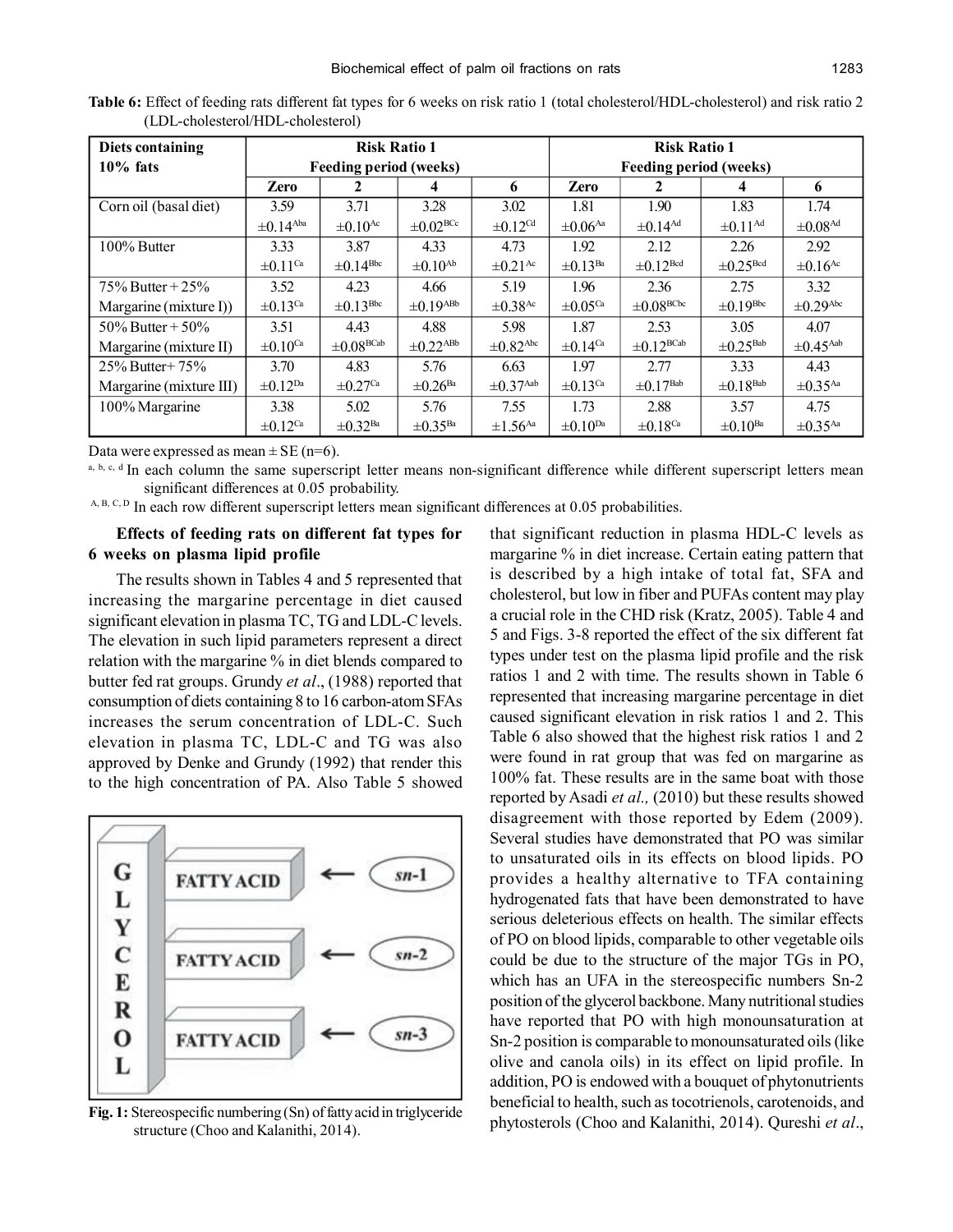(1991) reported that tocotrienols in PO exerted a hypocholesterolemic effect in humans aged 30 to 60 years probably through the inhibition of cholesterol synthesis.

Hayes *et al.,* (1991) have reported that PA appeared normocholesterolemic when the supply of linoleic acid was above 6 energy %. It is noticeably that diet contain the 25 and 50% margarine showed non-significant difference in TG level compared to butter, this may related to their comparable percentage of either the short chain FA namely C4, C6 and C8 or  $\gamma$ -Linolenic acid.

Substitution of saturated fats with non-hydrogenated vegetable oils was associated with a rapid decline in CHD mortality (Zatonski and Willett, 2005). This supports our results, which indicate that as hydrogenated oil % increase this is accompanied by a series of deleterious effects on body heath.

PO contains negligible amounts (less than 1.5%) of the hypercholesterolemic SFAs, namely lauric acid (12:0) and myristic acid (14:0). It possesses moderately rich amounts of the hypocholesterolaemic, monounsaturated oleic acid (18:1, omega-9) and adequate amounts of linoleic acid (18:2, omega-6) (Chong and Ng, 1991).

Trans-fat increases LDL-C and decreases HDL-C (Mozaffarian *et al*., 2006). PO significantly increased TC, LDL-, and HDL-C concentrations compared to vegetable oils low in saturated fat. PO was also found to significantly increase HDL-C compared with *trans*-fat containing partially hydrogenated vegetable oils (Sun *et al*., 2015).

Tinahones *et al.,* (2004) reported that diet rich in PA do not raise plasma TC, but reduce LDL-C or even keep it normal, and in addition it elevate plasma HDL. The researcher may render this to the increase in LDLreceptor activity, such results coincide with those of Lindsey *et al*., (1990).The mechanism for the LDL-C elevating effect of hydrogenated fat appears to be similar to that of saturated fat, primarily determined by decreased catabolism. These findings support current recommendations to reduce saturated and hydrogenated fat consumption. Rats fed with hydrogenated oils containing palm, this was accompanied by exacerbation to the atherosclerotic risk through elevation of both serum TC level and oxLDL and on the other hand reduction in paraoxanase-1 activity (Amini *et al*., 2017).

Harris *et al.,* (1983) demonstrated that SFAs with carbon atoms 12, 14 and 16 are considered to have hypercholesterolemic effect. This result is consistent with ours that show elevation in total plasma cholesterol with values 150,160,173 and 189 mg/dl at P<0.05in the sixth week of the experiment in diet containing 25, 50, 75 and 100% of margarine respectively. This indicate a direct relation between the margarine percentage and plasma cholesterol level which may be related to the PA % in diet which was shown to be elevated as the concentration of margarine % in diet increase. Tinahones *et al.,* (2004) also reported low LDL-C/HDL-C risk ratio in plasma of rat fed on PA whereas our results showed high levels of this risk ratio with its highest value seen in diet with 100% margarine when compared with butter rat fed group. In our study, plasma TG level increase as the % of margarine in rat diet increase these results come with that of (Lindsey *et al.*, 1990; Tinahones *et al.,* 2004).

Studies have also established that SFAs activate inflammatory and innate immune responses (Huang *et al.*, 2012). PA increased serum levels of pro-inflammatory cytokines, tumor necrosis factor- $\alpha$  (TNF- $\alpha$ ) and interleukin (IL)-6 (Wang *et al*., 2017). The levels of these cytokines were also elevated in the cardiac tissues. PA is the most common SFA found in the human body and



**Fig. 2:** Effect of feeding rats several fat types (100% corn oil, 100% butter, (75% butter + 25% margarine), (50% butter + 50% margarine), (25% butter + 75% margarine) and 100% margarine) as 10% of total basal diet for 6 weeks on rat body weight.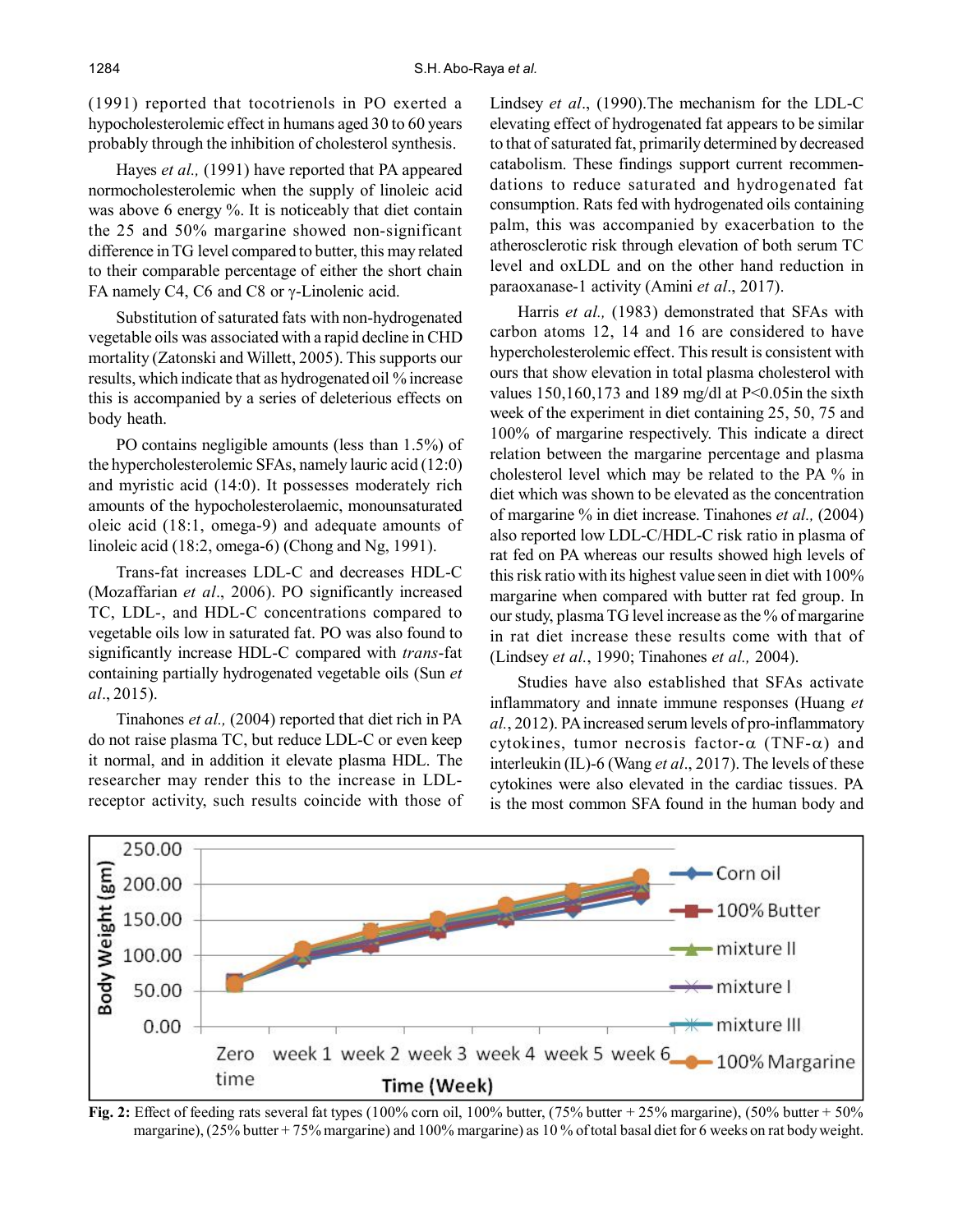





**Fig. 4:** Effect of feeding rats several fat types (100% corn oil, 100% butter, (75% butter+25% margarine), (50% butter+50% margarine), (25% butter+75% margarine), and 100% margarine) as 10% of total basal diet for 6 weeks on plasma TG level. TG increase smoothly with time in all groups.

can be provided in the diet or synthesized endogenously from other FAs, carbohydrates and amino acids. PA represents 20–30% of total FAs in membrane phospholipids, and adipose TAG (Carta *et al.,* 2015). In order to maintain membrane phospholipids balance an optimal intake of PA in a certain ratio with UFAs, especially PUFAs of both n-6 and n-3 families are important (Carta *et al*., 2017). PA is a major component of palm oil (44% of total fats), but significant amounts of PA can also be found in meat and dairy products (50–  $60\%$  of total fats), as well as olive oil  $(8-20\%)$ . Furthermore, PA is also present in breast milk with 20– 30% of total fats (Innis, 2016). The average intake of PA is around 20–30 g/d (Sette *et al*., 2011). Changes in PA intake do not influence significantly its tissue concentration (Song *et al*., 2017), as the intake is counterbalanced by PA endogenous biosynthesis via de novo lipogenesis (DNL). Specific nutritional factors and physiopathological conditions may induce DNL, caused elevated tissue

content of PA that may lead to disrupted homeostatic control of its tissue concentration (Wilke *et al.,* 2009). Whereas in normal physiological conditions, PA accumulation is prevented by enhanced delta desaturation to palmitoleic acid and/or elongation to stearic acid and followed by delta desaturation to oleic acid (Strable and Ntambi, 2010). PA homeostatic balance disruption is implicated in many pathological conditions such as atherosclerosis, neurodegenerative diseases and cancer.

# **Conclusion**

The current study revealed that the use of margarine substitute of butter in foods should be avoided or partially replaced to prevent its hazardous effects on human health. In addition our study could not establish strong evidence against margarine/palm oil blends consumption relating to non-communicable diseases mortality. Further studies are needed to establish such a relation. Greater awareness should be taken on dealing with unhealthy dietary habits.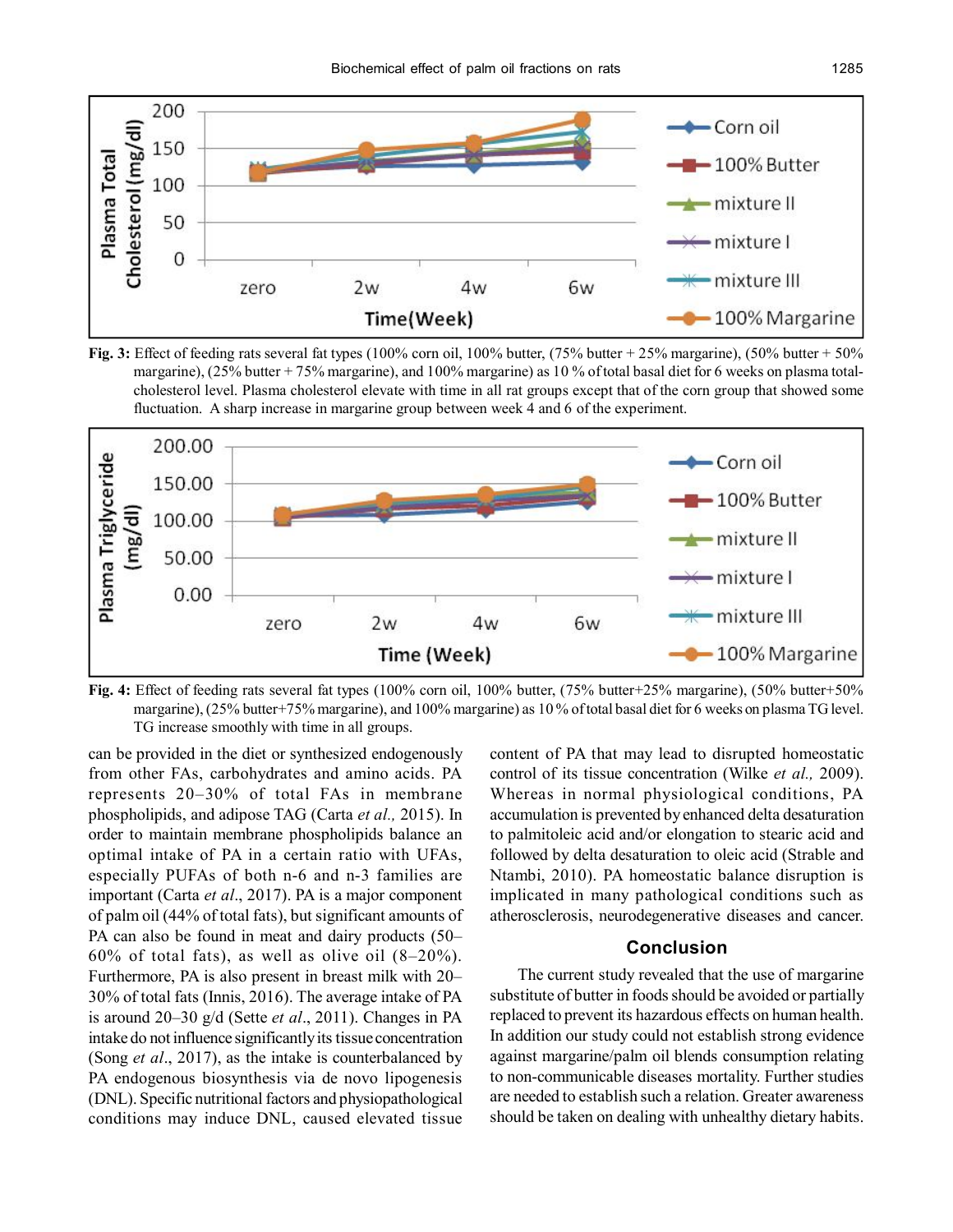









**Fig. 7:** Effects of feeding rats several fat types (100% corn oil,100% butter, (75% butter+25% margarine),(50% butter+50% margarine), (25% butter+75% margarine), and 100% margarine) as 10 % of total basal diet for 6 weeks on plasma Risk Ratio 1.All rat groups showed elevation in plasma Risk Ratio 1with time except for the corn rat fed group that showed sharp reduction from week 2 to week 6.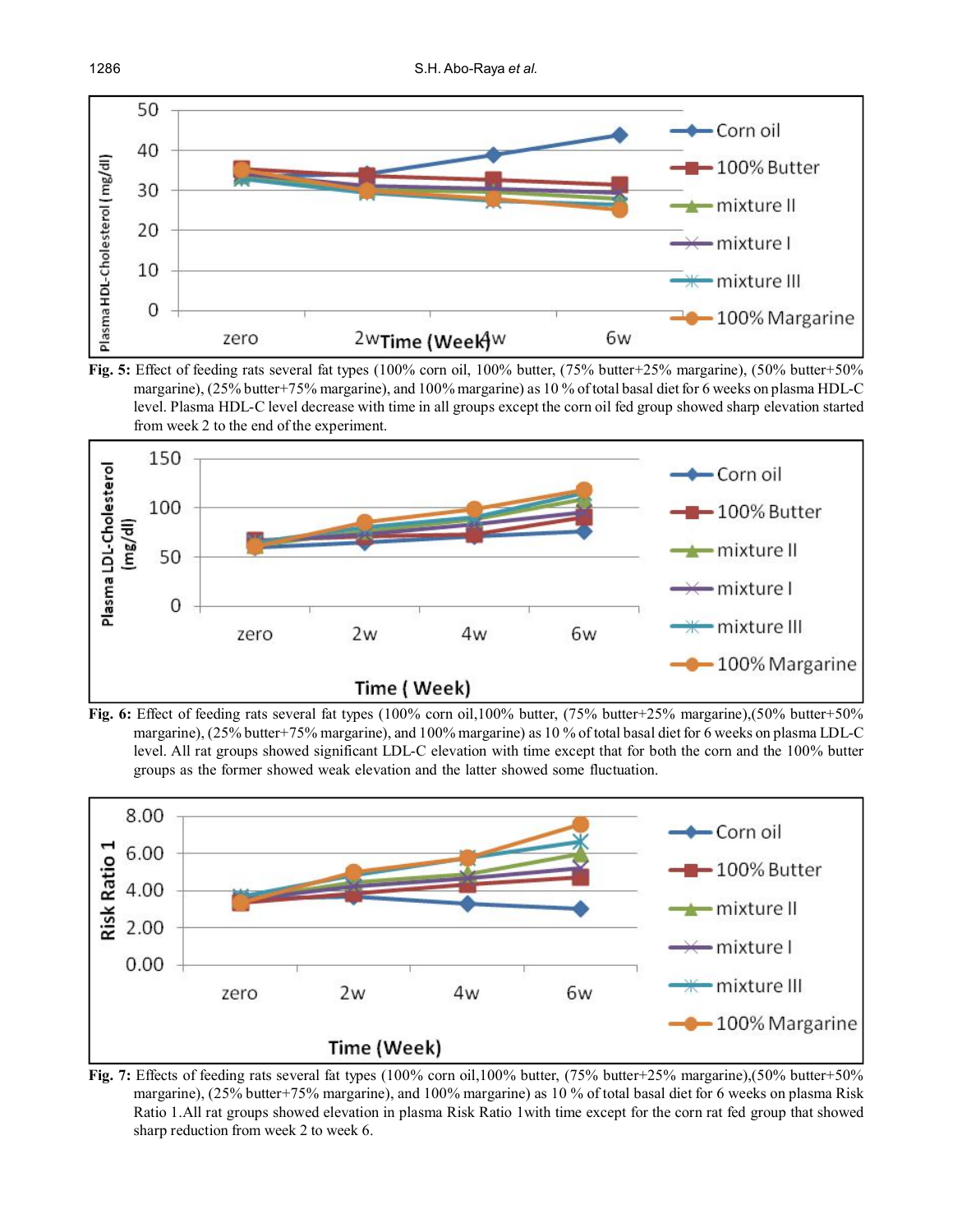

**Fig. 8:** Effects of feeding rats several fat types (100% corn oil,100% butter, (75% butter+25% margarine),(50% butter+50% margarine), (25% butter+75% margarine), and 100% margarine) as 10 % of total basal diet for 6 weeks on plasma Risk Ratio 2.All rat groups showed elevation in plasma Risk Ratio 2with time whereas the corn rat fed group showed constancy with slight decrease at the end of the experiment.

A healthy overall diet should still be prioritized for good health.

#### **References**

- A.O.C.S. (2009). Official and Tentative Methods of American Oil Chemists Society, 2nd Ed., Chicago, Illinois, U.S.A.
- Alimentarius, C. (1999). Codex standard for named vegetable oils. *Codex Standards,* **210:** 1-13.þ
- Allain, C.C., L.S. Poon, C.S.G. Chan, W. Richmond and P.C. Fu (1974). Enzymatic determination of total serum cholesterol. *Clinical chemistry*, **20(4):** 470-475.
- Amini, S.A., K. GhatrehSamani, A. Habibi-Kohi and L. Jafari (2017). Comparison of pure palm olein oil, hydrogenated oil-containing palm and canola on serum lipids and lipid oxidation rate in rats fed with these oils. *Archives of Iranian medicine*, **20(2):** 96-100.þ
- Anio<sup>3</sup>owska, M., H. Zahran and A. Kita (2016). The effect of pan frying on the rmooxidative stability of refined rapeseed oil and professional blend. *Journal of food science and technology*, **53(1):** 712-720.þ
- AOAC Official Method (2005). Official Method of Analysis of AOAC International, 18th ed., Gaithersberg, MD: AOAC International.
- Asadi, F., A. shahriari and M. Chahardah-Charic (2010). Effect of long-term optional ingestion of canola oil, grape seed oil corn oil and yogurt butter on serum, muscle and liver cholesterol status in rats. *Food and Chemical Toxicology,* **48:** 4254-2457.
- Ayata, C., H.K. Shin, E. Dileköz, D.N. Atochin, S. Kashiwagi, K. Eikermann-Haerter and P.L. Huang (2013). Hyperlipidemia disrupts cerebrovascular reflexes and worsens ischemic perfusion defect. *J. Cereb. Blood Flow Metab. Jun,* **33(6):** *954-62.*
- Ayorinde, F.O., K. Garvin and K. Saeed (2000). Determination of the fatty acid composition of saponified vegetable oils using matrix assisted laser desorption/ionization time of

flight mass spectrometry. *Rapid Communications in Mass Spectrometry*, **14(7):** 608-615.

- Burstein, M.S.H.R., H.R. Scholnick and R. Morfin (1970). Rapid method for the isolation of lipoproteins from human serum by precipitations with polyanions. *Journal of lipid research*, **11(6):** 583-595.
- Carta, G., E. Murru, S. Banni and C. Manca (2017). Palmitic acid: Physiological role, metabolism and nutritional implications. *Frontiers in physiology*, **8:** 902.þ
- Carta, G., E. Murru, S. Lisai, A. Sirigu, A. Piras, M. Collu, B. Batetta, L. Gambelli and S. Banni (2015). Dietary triacylglycerols with palmitic acid in the sn-2 position modulate levels of N-acylethanolamides in rat tissues. *PLoS One*, **10(3):** e0120424.þ
- Chen, B.K., B. Seligman, J.W. Farquhar and J.D. Goldhaber-Fiebert (2011). Multi-Country analysis of palm oil consumption and cardiovascular disease mortality for countries at different stages of economic development: 1980-1997. *Globalization and health*, **7(1):** 45.þ
- Cheng, L., Y. Yu, A. Szabo, Y. Wu, H. Wang, D. Camer and X.F. Huang (2015). Palmitic acid induces central leptin resistance and impairs hepatic glucose and lipid metabolism in male mice. *The Journal of nutritional biochemistry*, **26(5):** 541-548.þ
- Chong, Y.H. and T.K. Ng (1991). Effects of palm oil on cardiovascular risk. *Med. J. Malaysia,* **46(1):** 41-50.
- Choo, Y.M. and N. Kalanithi (2014). Research advancements in palm oil nutrition. *European Journal of Lipid Science and Technology*, **116:** 1301–1315.
- Chrysam, M.M. (1996). Margarine and Spreads, in *Bailey's Industrial Oil and Fat Products*, edited by Y.H. Hui, John Wiley and Sons, New York, 5th edn.; 3: 77.
- De Wit, N., M. Derrien, H. Bosch-Vermeulen, E. Oosterink, S. Keshtkar, C. Duval, J.V. Bosch, M. Kleerebezem, M. Müller and R. van der Meer (2012). Saturated fat stimulates obesity and hepatic steatosis and affects gut microbiota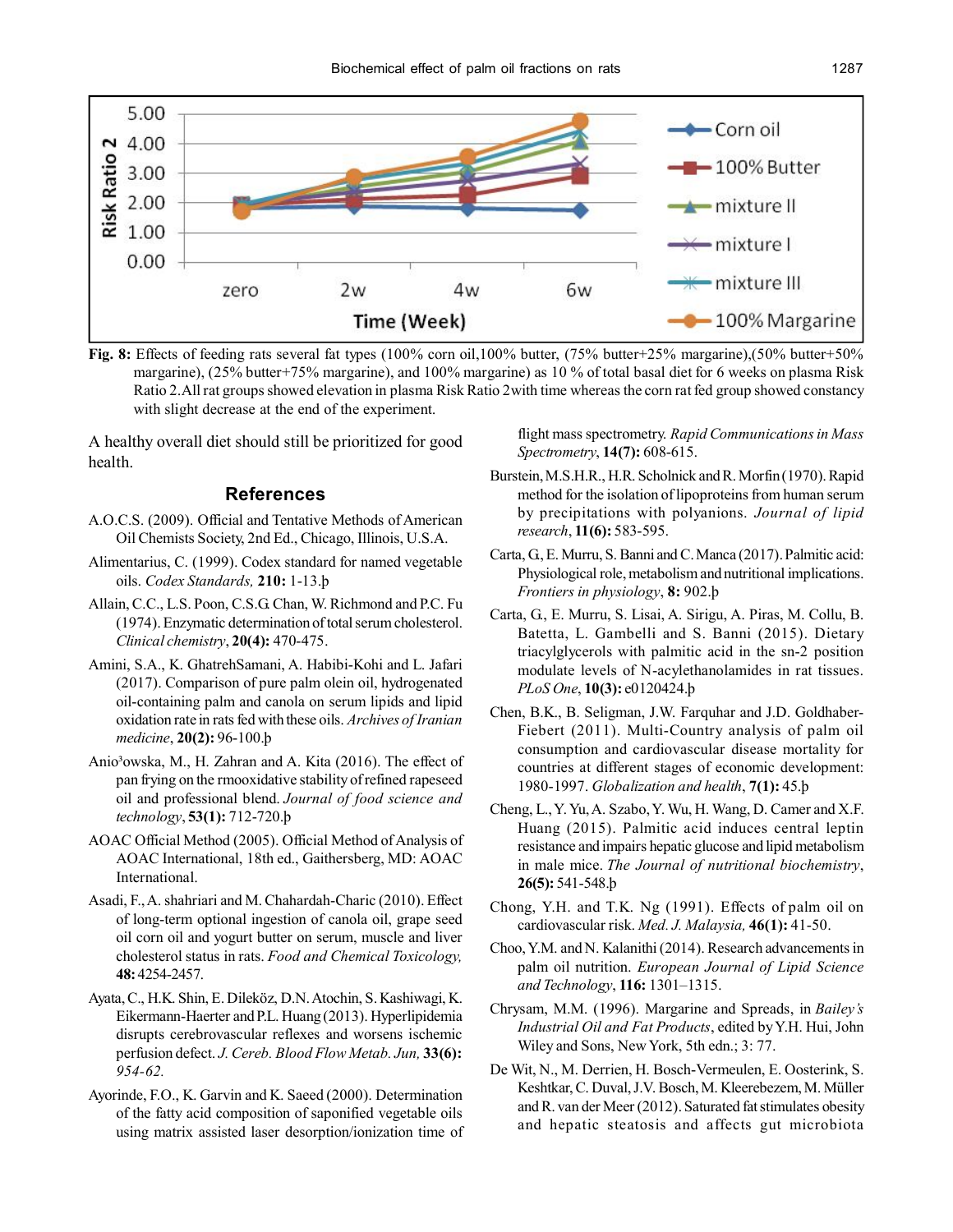composition by an enhanced overflow of dietary fat to the distal intestine. *American Journal of Physiology Gastrointestinal and Liver Physiology*, **303(5):** G589- G599.þ

- Denke, M.A. and S.M. Grundy (1992). Comparison of effects of lauric acid and palmitic acid on plasma lipids and lipoproteins. *The American journal of clinical nutrition*, **56(5):** 895-898.
- Dermaux, A., P. Sandra and V. Ferraz (1999). Analysis of free fatty acids and fatty acid phenacyl esters in vegetable oils and margarine by capillary electrochromatography. ELECTROPHORESIS: *An International Journal*, **20(1):** 74-79.
- Dunford, N.T. (2012). Advancements in oil and oilseed processing. *Food and industrial bioproducts and bioprocessing*; 115-143.þ
- Edem, D.O. (2009). Hematological and histological alterations induced in rats by palm oil-containing diets. *European journal of science research*, **32(3):** 405-418.
- Elabd, E.M.Y., H.A. Zahran and A.M. Abdalla (2017). A comparative study of the effects of three Moringa species on obesity-induced oxidative stress state in liver tissue. *International Journal of Pharma and Bio Sciences*, **8:** 572-584.þ
- El Hadad, S.S. and N.A. Tikhomirova (2018). Physicochemical properties and oxidative stability of butter oil supplemented with corn oil and dihydroquercetin. *Journal of Food Processing and Preservation*, **42(10):** p.e13765.
- Emken, E.A. (1984). Nutrition and biochemistry of trans and positional fatty acid isomers in hydrogenated oils. *Annual review of nutrition*, **4(1):** 339-376.þ
- Exley, M.A., L. Hand, D. O'Shea and L. Lynch (2014). Interplay between the immune system and adipose tissue in obesity. *Journal of Endocrinology*, **223(2):** 41-48.þ
- Fassati, P. and I. Prencipe (1982). Triglycerides Enzymetic colorimetric method. *Clinical Chemistry*, **28:** 2077-2081.
- Fernandez, M.L., E.C. Lin and D.J. McNamara (1992). Differential effects of saturated fatty acids on low density lipoprotein metabolism in the guinea pig. *Journal of lipid research,* **33(2):** 1833-1842.
- Fomuso, L.B. and C.C. Akoh (2001). Enzymatic modification of high-laurate canola to produce margarine fat. *Journal of agricultural and food chemistry*, **49(9):** 4482-4487.þ
- Gouk, S.W., S.F. Cheng, J.S.L. Mok, A.S.H. Ong and C.H. Chuah (2013). Long-chain SFA at the sn-1, 3 positions of TAG reduce body fat deposition in C57BL/6 mice. *British Journal of Nutrition*, **110(11):** 1987-1995.þ
- Grundy, S.M., L. Florentin, D. Nix and M.F. Whelan (1988). Comparison of monounsaturated fatty acids and carbohydrates for reducing raised levels of plasma cholesterol in man. *American Journal of Clinical Nutrition*, **47:** 965–969.
- Harris, W.S., W.E. Connor and M.P. McMurry (1983). The

comparative reductions of the plasma lipids and lipoproteins by dietary polyunsaturated fats: salmon oil versus vegetable oils. *Metabolism*, **32(2):** 179-184.þ

- Hernández-Cáceres, M.P., L. Toledo-Valenzuela, F. Díaz-Castro, Y. Ávalos, P. Burgos *et al.*, (2019). Palmitic Acid Reduces theAutophagic Flux and Insulin Sensitivity through the Activation of the Free Fatty Acid Receptor 1 (FFAR1) in the Hypothalamic Neuronal Cell Line N43/5. *Front. Endocrinol,* **10:** 176.
- Holub, B.J. (2002). Clinical nutrition: 4. Omega-3 fatty acids in cardiovascular care. *Canadian Medical Association Journal*, **166(5):** 608-615.þ
- Hossain, M. (2013). Applications of palm oil and palm kernel oil in different food products of Bangladesh. *Daffodil International University Journal of Science and Technology*, **8:** 33-38.
- Hu, F.B., J.E. Manson and W.C. Willett (2001). Types of dietary fat and risk of coronary heart disease: a critical review. *Journal of the American college of Nutrition*, **20(1):** 5-19.þ
- Imoisi, O.B., G.E. Ilori, I. Agho and J.O. Ekhator (2015). Palm oil, its nutritional and health implications. *Journal of Applied Sciences and Environmental Management*, **19(1):** 127- 133.þ
- Innis, S.M. (2016). Palmitic acid in early human development. *Critical reviews in food science and nutrition*, **56(12):** 1952-1959.þ
- Jakobsen, M.U., E.J. O'Reilly, B.L. Heitmann, M.A. Pereira, K. Bälter, G.E. Fraser, U. Goldbourt, G. Hallmans, P. Knekt, S. Liu, P. Pietinen, D. Spiegelman, J. Stevens, J. Virtamo, W.C. Willett and A. Ascherio (2009). Major types of dietary fat and risk of coronary heart disease: a pooled analysis of 11 cohort studies. *The American journal of clinical nutrition*, **89(5):** 1425-1432.þ
- Jorgensen, T., S. Capewell, E. Prescott, S. Allender, S. Sans, T. Zdrojewski, D.D. Bacquer, J.D. Sutter, O.H. Franco, S. Løgstrup, M. Volpe, S. Malyutina, P. Marques-Vidal, Z. Reiner, G.S. Tell, W.M. Verschuren and D. Vanuzzo (2013). Population-level changes to promote cardiovascular health. *European Journal of Preventive Cardiology*, **20(3):** 409-421.
- Kadandale, S., R. Marten and R. Smith (2019). The palm oil industry and noncommunicable diseases. *Bulletin of the World Health Organization*, **97(2):** 118.þ
- Karupaiah, T. and K. Sundram (2007). Effects of stereospecific positioning of fatty acids in triacylglycerol structures in native and randomized fats: a review of their nutritional implications. *Nutrition and metabolism*, **4(1):** 16.þ
- Kochikuzhyil, B.M., K. Devi and S.R. Fattepur (2010). Effect of saturated fatty acid-rich dietary vegetable oils on lipid profile, antioxidant enzymes and glucose tolerance in diabetic rats. *Indian journal of pharmacology*, **42(3):** 142.þ
- Kratz, M. (2005). Dietary cholesterol, atherosclerosis and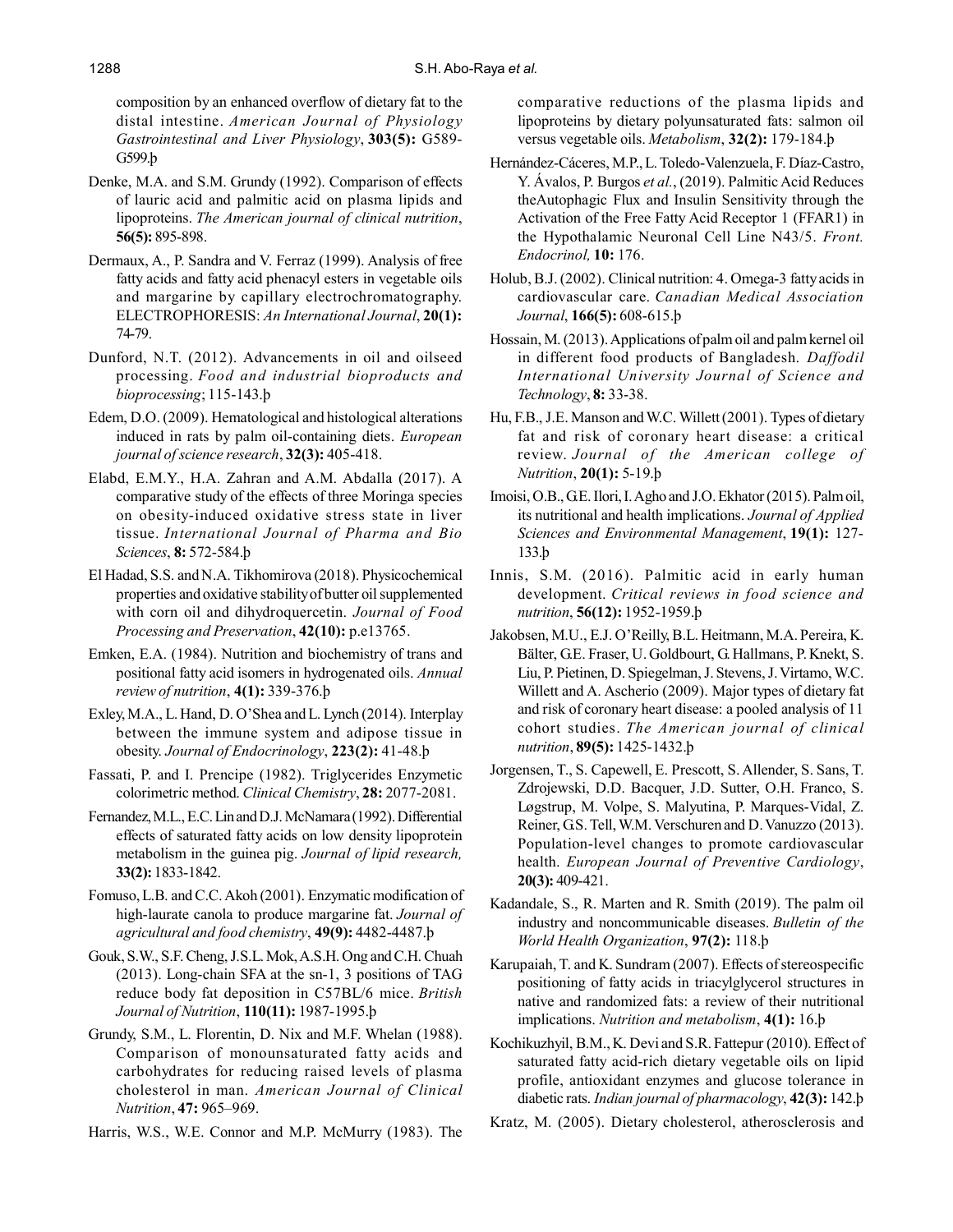coronary heart disease. In *Atherosclerosis: Diet and Drugs* (pp. 195-213). Springer, Berlin, Heidelberg.

- Laugerette, F., J.P. Furet, C. Debard, P. Daira, E. Loizon, A. Géloën, C. Soulage, C. Simonet, J. Lefils-Lacourtablaise, N. Bernoud-Hubac, J. Bodennec, N. Peretti, H. Vidal and M. Michalskia (2011). Oil composition of high-fat diet affects metabolic inflammation differently in connection with endotoxin receptors in mice. *American Journal of Physiology-Endocrinology and Metabolism*, **302(3):** E374-E386.
- Lichtenstein, A.H., L.M. Ausman, S.M. Jalbert and E.J. Schaefer (1999). Effects of different forms of dietary hydrogenated fats on serum lipoprotein cholesterol levels. *New England Journal of Medicine*, **340(25):** 1933-1940.þ
- Lindsey, S., J. Benattar, A. Pronczuk and K. Hayes (1990). Dietary palmitic acid (16:0) enhances high density lipoprotein cholesterol and low density lipoprotein receptor mRNA abundance in hamsters (43145). *Proceedings of the Society for Experimental Biology and Medicine*, **195(2):** 261- 269.þ
- Loganathan, R., K.R. Selvaduray, K. Nesaretnam and A.K. Radhakrishnan (2010). Health promoting effects of phytonutrients found in palm oil. *Malaysian Journal of Nutrition*, **16(2):** .þ
- Marangoni,F., C. Galli, A. Ghiselli, G. Lercker, C. La Vecchia, C. Maffeis, C. Agostoni, D. Ballardini, O. Brignoli, P. Faggiano, R. Giacco, C. Macca, P. Magni, G. Marelli, W. Marrocco, V.L. Miniello, G.F. Mureddu, N. Pellegrini, R. Stella, E. Troiano, E. Verduci, R. Volpe and A. Poli (2017). Palm oil and human health. Meeting report of NFI: Nutrition Foundation of Italy symposium*. International journal of food sciences and nutrition*, **68(6):** 643-655.
- Mordier, S. and P.B. Iynedjian (2007). Activation of mammalian target of rapamycin complex 1 and insulin resistance induced by palmitate in hepatocytes. *Biochemical and biophysical research communications*, **362(1):** 206-211.þ
- Moullé, V.S., A. Picard, C. Le Foll, B.E. Levin and C. Magnan (2014). Lipid sensing in the brain and regulation of energy balance. *Diabetes and metabolism*, **40(1):** 29-33.þ
- Mozaffarian, D., M.B. Katan, A. Ascherio, M.J. Stampfer and W.C. Willett (2006). Trans fatty acids and cardiovascular disease. *New England Journal of Medicine*, **354(15):** 1601-1613.þ
- Müller, L., K. Theile and V. Böhm (2010). In vitro antioxidant activity of tocopherols and tocotrienols and comparison of vitamin E concentration and lipophilic antioxidant capacity in human plasma. *Molecular nutrition and food research*, **54(5):** 731-742.
- Musso, G., R. Gambino and M. Cassader (2011). Interactions between gut microbiota and host metabolism predisposing to obesity and diabetes. *Annual review of medicine*, **62:** 361-380.þ
- Padley, F., F. Gunstone and J. Harwood (1994). Occurrence and

characteristics of oils and fats.in The Lipid Handbook 2. *The Lipid Handbook*, 47-223.þ

- Page, I.H., F.J. Stare, A.C. Corcoran, H. Pollack and C.F. Wilkinson Jr (1957). Atherosclerosis and the fat content of the diet. *Circulation*, **16(2):** 163-178.þ
- Qureshi, A.A., N. Qureshi, J.J.K. Wright, Z. Shen, G. Kramer, A. Gapor, Y.H. Chong, G. DeWitt, A.S.H. Ong, D.M. Peterson and B.A. Bradlow (1991). Lowering of serum cholesterol in hypercholesterolemic humans by tocotrienols (palmvitee). *The American journal of clinical nutrition*, **53(4):** 1021S-1026S.
- Richmond, W. (1973). Preparation and properties of a cholesterol oxidase from Nocardia sp. And its application to the enzymatic assay of total cholesterol in serum. *Clinical chemistry*, **19(12):** 1350-1356.
- Rodriguez-Navas, C., E. Morselli and D.J. Clegg (2016). Sexually dimorphic brain fatty acid composition in low and high fat diet-fed mice. *Molecular metabolism*, **5(8):** 680-689.þ
- Romain Menet, Maxime Bernard and Ayman ElAli (2018). Hyperlipidemia in Stroke Pathobiology and Therapy: Insights and Perspectives. *Front Physiol.,* **9:** 488.
- Sartika, R.A.D. (2011). Effect of trans fatty acids intake on blood lipid profile of workers in East Kalimantan, Indonesia. *Malaysian Journal of nutrition*, **17(1):** .þ
- Sette, S., C. Le Donne, R. Piccinelli, D. Arcella, A. Turrini, C. Leclercq and INRAN-SCAI 2005–06 Study Group (2011). The third Italian national food consumption survey, INRAN-SCAI 2005–06–part 1: nutrient intakes in Italy. *Nutrition, Metabolism and Cardiovascular Diseases*, **21(12):** 922-932.
- Silva, A.P.S., D.E. Guimarães, D.M. Mizurini, I.C. Maia, S. Ortiz-Costa, F.L. Sardinha and M.G. Tavares do Carmo (2006). Dietary fatty acids early in life affect lipid metabolism and adiposity in young rats. *Lipids*, **41(6):** 535-541.þ
- Silva, F.A. and C.A. Azevedo (2009). Principal Components Analysis in Software Assistat-Statistical Attendance. In: world congress on computers in agriculture, 7, Reno-NV-USA; American Society of Agriculture and Biological Engineers.
- Song, X., Y. Huang, M.L. Neuhouser, L.F. Tinker, M.Z. Vitolins, R.L. Prentice and J.W. Lampe (2017). Dietary long-chain fatty acids and carbohydrate biomarker evaluation in a controlled feeding study in participants from the Women's Health Initiative cohort. *The American journal of clinical nutrition*, **105(6):** 1272-1282.þ
- Storlien, L.H., J.A. Higgins, T.C. Thomas, M.A. Brown, H.Q. Wang, X.F. Huang and P.L. Else (2000). Diet composition and insulin action in animal models. *British journal of nutrition*, **83(S1):** S85-S90.þ
- Strable, M.S. and J.M. Ntambi (2010). Genetic control of de novo lipogenesis: role in diet-induced obesity. *Critical reviews in biochemistry and molecular biology,* **45(3):** 199-214.